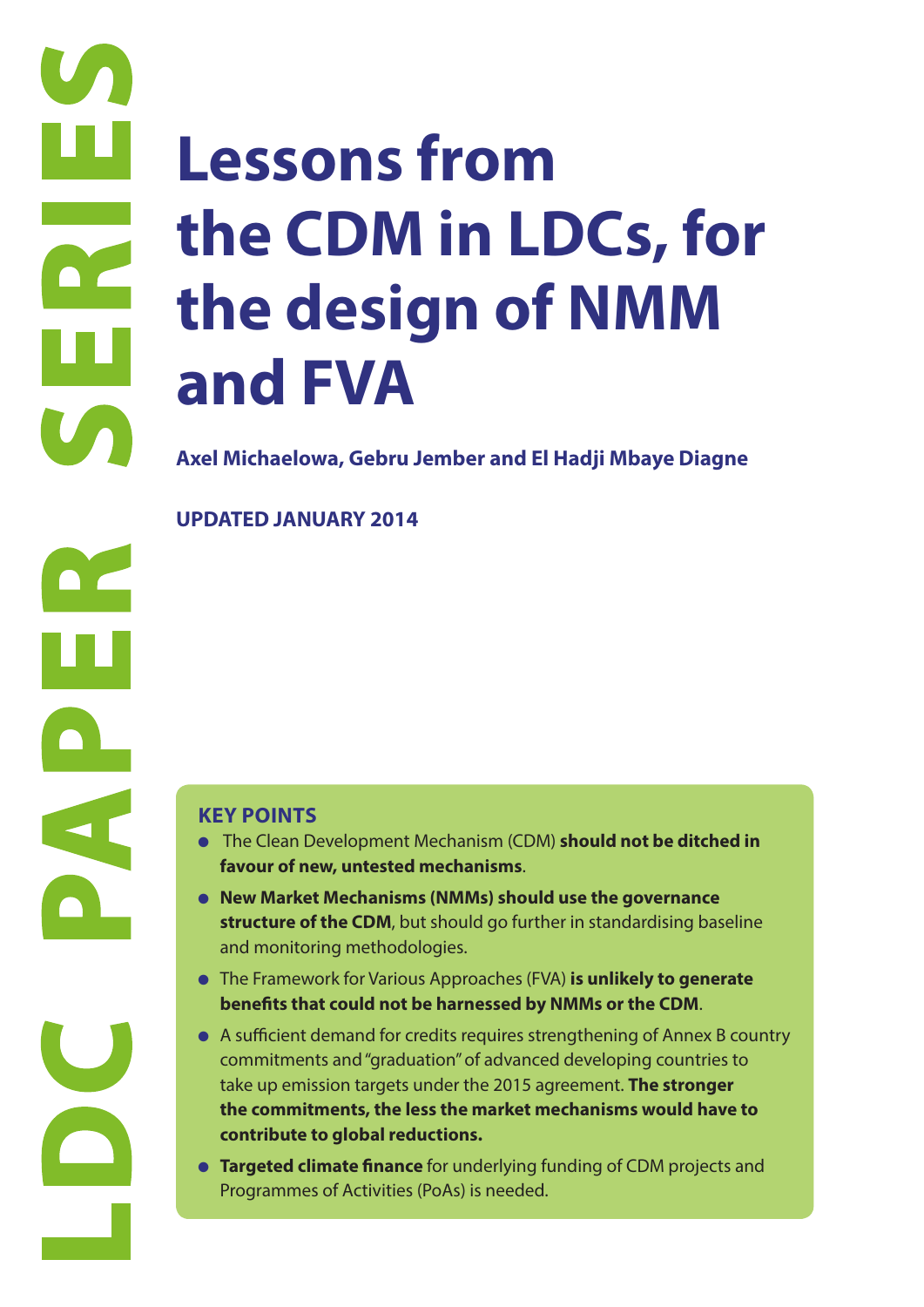# **Table of Contents**

| Overall performance of the CDM up to 2012                                                | 2 <sup>1</sup> |
|------------------------------------------------------------------------------------------|----------------|
| Participation of LDCs in the CDM up to 2012                                              | $\overline{4}$ |
| Performance of initiatives to boost participation of LDCs in the CDM                     | 7              |
| Lessons for the design of new market mechanisms currently negotiated under<br>the UNFCCC | 14             |
| <b>Conclusions for LDC negotiators</b>                                                   | 16             |
| <b>Appendix 1</b>                                                                        | 19             |
| <b>Appendix 2</b>                                                                        | 21             |

Axel Michaelowa, Perspectives GmbH Gebru Jember, Climate Change Forum, Ethiopia El Hadji Mbaye Diagne, Director, Energy and Environment Unit, Senegal

The authors are grateful to Jørund Buen, Co-Founder, Differ, for his valuable comments.

Series Editor: Anju Sharma Anju.Sharma@iied.org

#### **FIRST VERSION SEPTEMBER 2013**

#### **UPDATED JANUARY 2014**



The LDC Paper Series has been produced by the ecbi Publications and Policy Analysis Unit for the LDC Group. The views expressed in the papers in this Series are those of the authors and do not necessarily represent the views of the LDC Group or members of ecbi.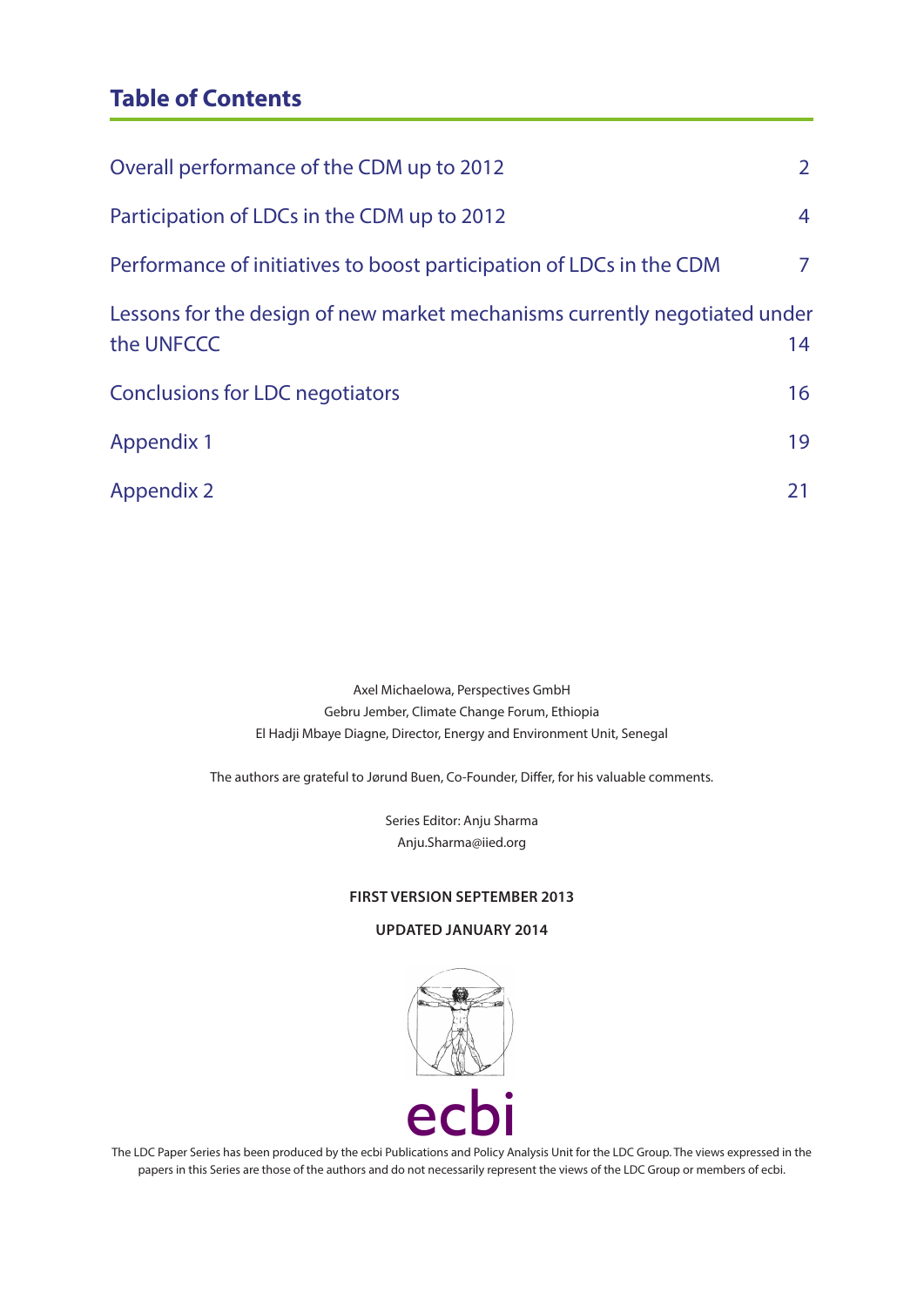# **Overall performance of the CDM up to 2012**

The Clean Development Mechanism (CDM), a project-based offset mechanism defined in Article 12 of the Kyoto Protocol, has the dual aim of assisting developing countries in achieving sustainable development, and assisting industrialised countries in achieving compliance with their emission commitments.

The mechanism had a head start over its two competitor trading mechanisms, Joint Implementation and International Emissions Trading, as CDM projects could begin before the start of the Kyoto Protocol first commitment period in 2008. The first CDM projects were registered in 2004, and 2005 saw a "gold rush" for Certified Emission Reductions (CERs) from the EU emission trading scheme, with prices reaching over €20/CER. The financial crisis of 2008 led to a substantial reduction in European emissions and of the CER price as well, but CER prices stabilised between €11-13 in late 2009-2011.

The EU announcement that CER imports after 2012 would be limited to those generated by projects registered before 2013 or projects located in LDCs led to a stampede of project developers getting their projects registered before the end of 2012. As they had already incurred most relevant expenses by early 2012, the crash of CER prices to less than €1 in October 2012 did not impact the "bulge" of projects.

However, since January 2013, the inflow of new projects has dried up, as CER prices have fallen to historic lows of a few Euro cents. They are unlikely to recover to pre-2011 values soon, given that the emission commitments of the second commitment period are weak and cover only a small subset of countries. Moreover, import restrictions for CERs have proliferated, and competing mechanisms like the Japanese Joint Crediting Mechanism have emerged.

By 1 January 2014, over 11,000 projects had been submitted, of which 67% had been registered and 21% had failed to achieve registration, while 12% had not yet completed the process.1 93 countries host at least one registered project, but the bulk of projects (70%) are hosted by China and India. 23% of projects had already achieved issuance of CERs; total issuance had reached 1.36 billion CERs. Here, the dominance of China and India is even more striking, with 74% of issuance volume. The distribution of issuances across project types is shown in Figure 1 (on page 3). Average issuance reached 91% of the forecast amount; the level has been falling slowly over time. Issuance success varies widely between project types, from 38% for transport projects and 50% for landfill gas projects

**<sup>1</sup>** All data used in the following section are from the UN Environment Programme Risoe Centre (2014).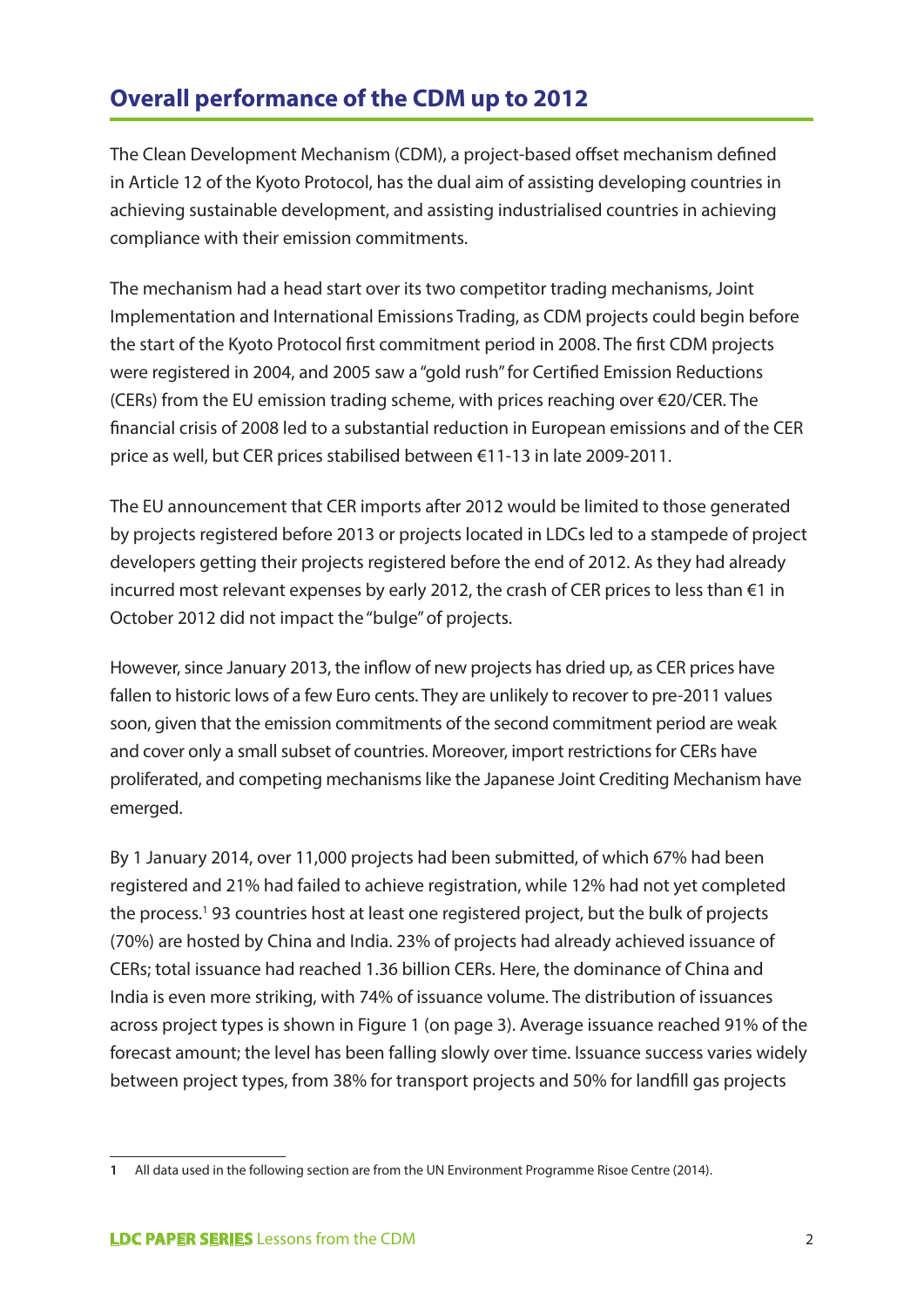to 114% for nitrous oxide projects. The variation is due to technical challenges for some project types, especially in the context of methane recovery from landfills and agricultural waste management. Total investment in CDM projects reported in project documents reached US\$ 418 billion.



#### **Figure 1: CER issuance according to project type**

**The majority of the relevant academic literature does not find a relevant contribution of the CDM to sustainable development. This is particularly pronounced in early articles – for instance, Olsen (2007) and Sutter and Parreño (2007). Later studies such as Headon (2009), Boyd** *et al***. (2009) and Alexeew** *et al***. (2010) confirm this trend. The authors particularly criticise host country approval processes for not eliminating projects with doubtful sustainable development benefits. A shortcoming of the literature is the small size of samples used to derive far-reaching conclusions.** 

In surprising contrast, The Energy and Resources Institute (2012) sees a positive impact of the CDM "on the various facets of sustainable development in host countries". UNFCCC (2012) finds that almost all CDM projects claim multiple sustainable development benefits in their project documentation. An independent evaluation of the actual sustainable development performance of implemented CDM projects is unfortunately missing to date. Anecdotal evidence shows that the Programmes of Activities (PoAs) approach (which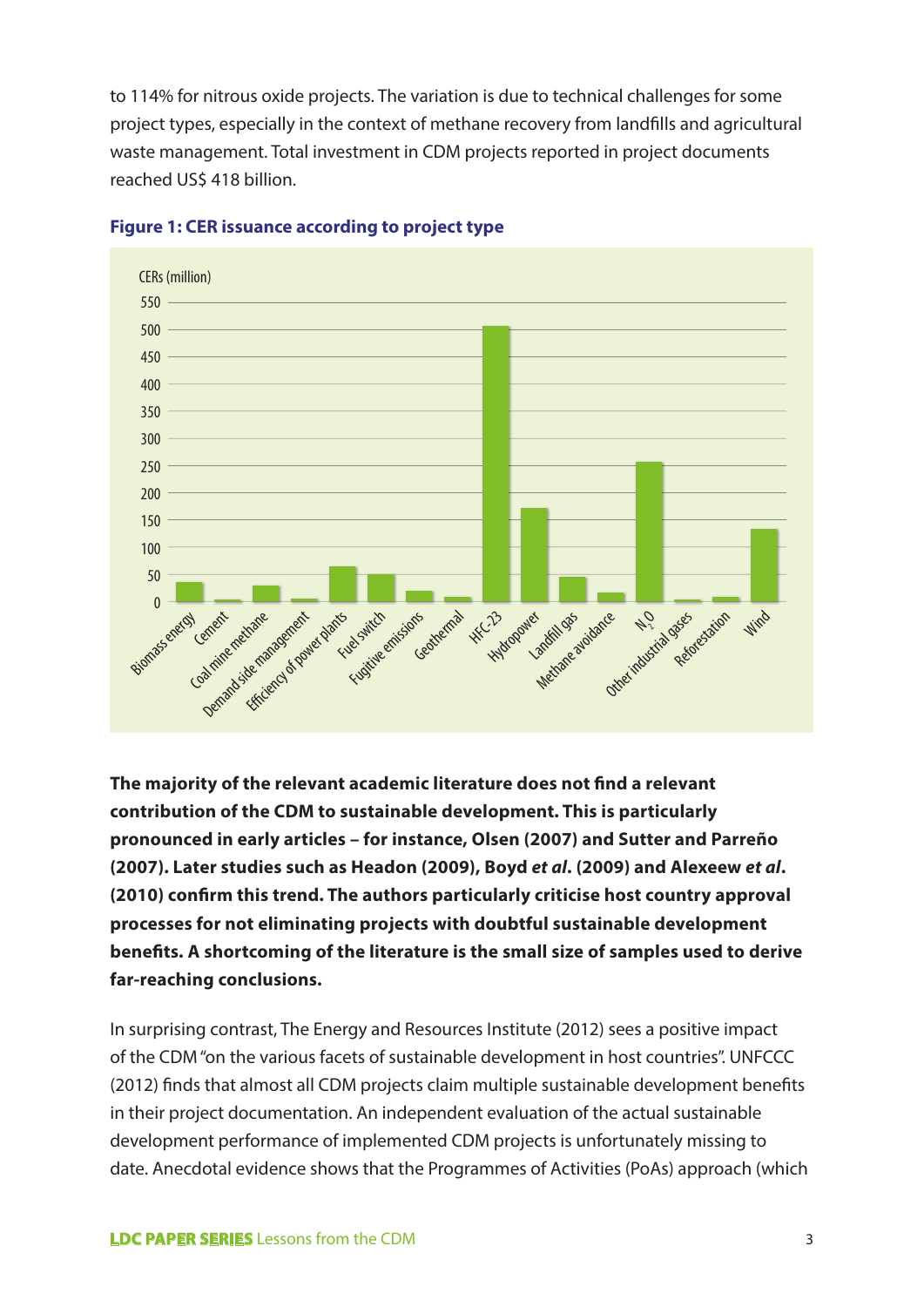allows for bundling of projects) leads to a better sustainability contribution than normal projects, as the majority of PoAs involve project types such as efficient cook stoves and rural lighting that are likely to have high sustainable development benefits, if implemented properly.

# **Participation of LDCs in the CDM up to 2012**

LDCs have so far had a limited participation in the CDM. Out of 46 LDCs, 19 (41%) have no CDM project, despite 11 of the latter having a Designated National Authority (DNA). The total number of registered projects in LDCs is 70, and 46 others are under validation. Thus the share of projects under validation is 40% for LDCs, compared to 15% for all CDM hosts. Only one LDC, Uganda, has more than 10 registered projects. Estimated CERs in LDCs up to the end of 2012 stand at 1.2% of the total (28.2 million); however, more than 60% of them come from gas flaring projects in Angola that are atypical for LDCs and have not yet been registered.

| <b>Country</b>                                 | <b>Projects in</b><br>validation | <b>Projects</b><br>registered | <b>CERs estimated pre-</b><br>2013 (million) | <b>CERs issued</b><br>(million) |  |
|------------------------------------------------|----------------------------------|-------------------------------|----------------------------------------------|---------------------------------|--|
| <b>Uganda</b>                                  | 5                                | 13                            | 1.8                                          | 0.121                           |  |
| Cambodia                                       | $\mathbf{0}$                     | 10                            | 1.0                                          | 0.022                           |  |
| Laos                                           | 8                                | $\overline{7}$                | 0.7                                          | 0.141                           |  |
| <b>Nepal</b>                                   | $\overline{2}$                   | $6\,$                         | $1.0$                                        | 0.484                           |  |
| <b>Bangladesh</b>                              | $\overline{3}$                   | $\overline{4}$                | 1.1                                          | 0.007                           |  |
| Senegal                                        | $\mathbf{1}$                     | $\overline{4}$                | 0.2                                          | $\mathbf{0}$                    |  |
| <b>Rwanda</b>                                  | $\overline{0}$                   | $\overline{4}$                | 0.1                                          | $\mathbf{0}$                    |  |
| Madagascar                                     | $\mathbf{0}$                     | $\overline{3}$                | 0.1                                          | $\mathbf 0$                     |  |
| <b>Tanzania</b>                                | $\overline{3}$                   | $\overline{3}$                | 1.6                                          | 0.093                           |  |
| <b>DR Congo</b>                                | $\overline{2}$                   | $\overline{2}$                | 1.0                                          | $\mathbf{0}$                    |  |
| <b>Bhutan</b>                                  | $\overline{2}$                   | $\overline{2}$                | 0.5                                          | 0.0005                          |  |
| Zambia                                         | $\overline{4}$                   | $\mathbf{1}$                  | 0.4                                          | 0.044                           |  |
| <b>Ethiopia</b>                                | $\overline{2}$                   | $\mathbf{1}$                  | 0.2                                          | 0.073                           |  |
| Myanmar, Sudan                                 | $\mathbf{1}$                     | $\overline{1}$                | $\pmb{0}$                                    | $\mathbf 0$                     |  |
| Lesotho, Liberia, Mali, Niger, Sierra<br>Leone | $\mathbf{0}$                     | $\mathbf{1}$                  | 0.3                                          | 0.003                           |  |

#### **Table 1: LDC participation in the CDM**

Note: Only countries with at least one registered project are listed. Data source: UNEP Risoe Centre (2014)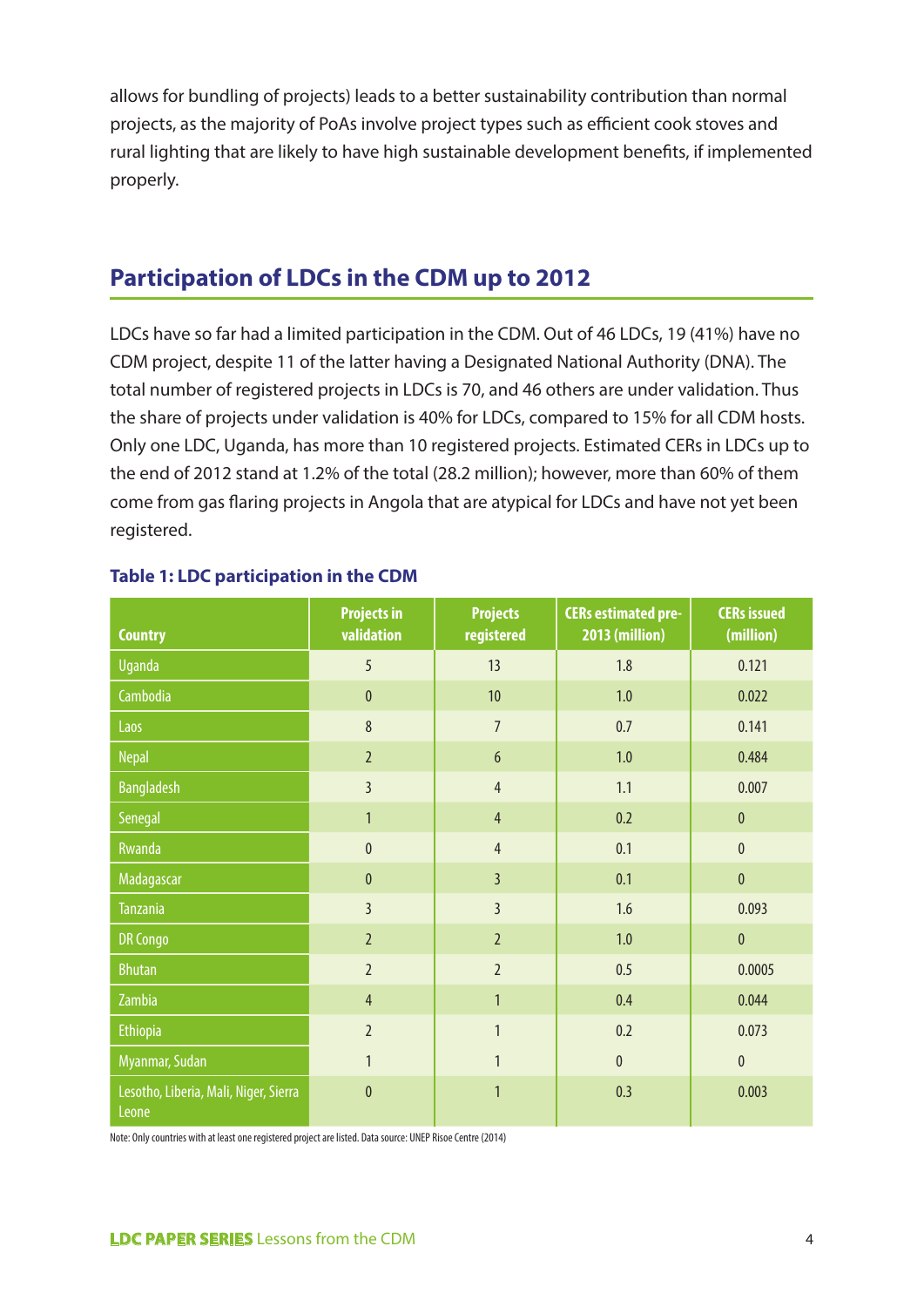To date, only 0.9 million CERs have been issued for projects in LDCs – or 0.06% of the total. Asian LDCs are leading in terms of overall project numbers and issuance volumes (see Table 1 on the previous page).

The development over time shows that LDC shares were relatively high in the early phase of the CDM, fell during the "gold rush" phase in 2006-07, increased when the CDM market stabilised after 2009, fell when all project developers concentrated on getting non-LDC projects registered before the end of 2012, and soared in 2013 (see Figure 2 on page 5). The recent increase is likely due to EU import restrictions on CERs from non-LDC projects registered post-2012, and a turn towards PoAs and high-quality projects in order to cater for voluntary market buyers. Shares in investment have consistently been smaller than shares in project numbers, showing that projects in LDCs are of less than average size.





 $P_{\epsilon}/CDP_{\epsilon}$ by host country emissions, b) CERs/GDP, c) the number of projects divided by GDP, or d) share of country emissions covered by CERs are more appropriate to assess the distribution of projects than the shares in the global CDM presented above. For indicator a) he finds the LDCs beating all regions except Latin America, while for indicator b) they beat the 2007 0.8 0.2 Middle East and Latin America. As expected, for indicator c) LDCs arrive at the bottom. For Lutken (2011) discusses whether other variables such as a) the number of projects divided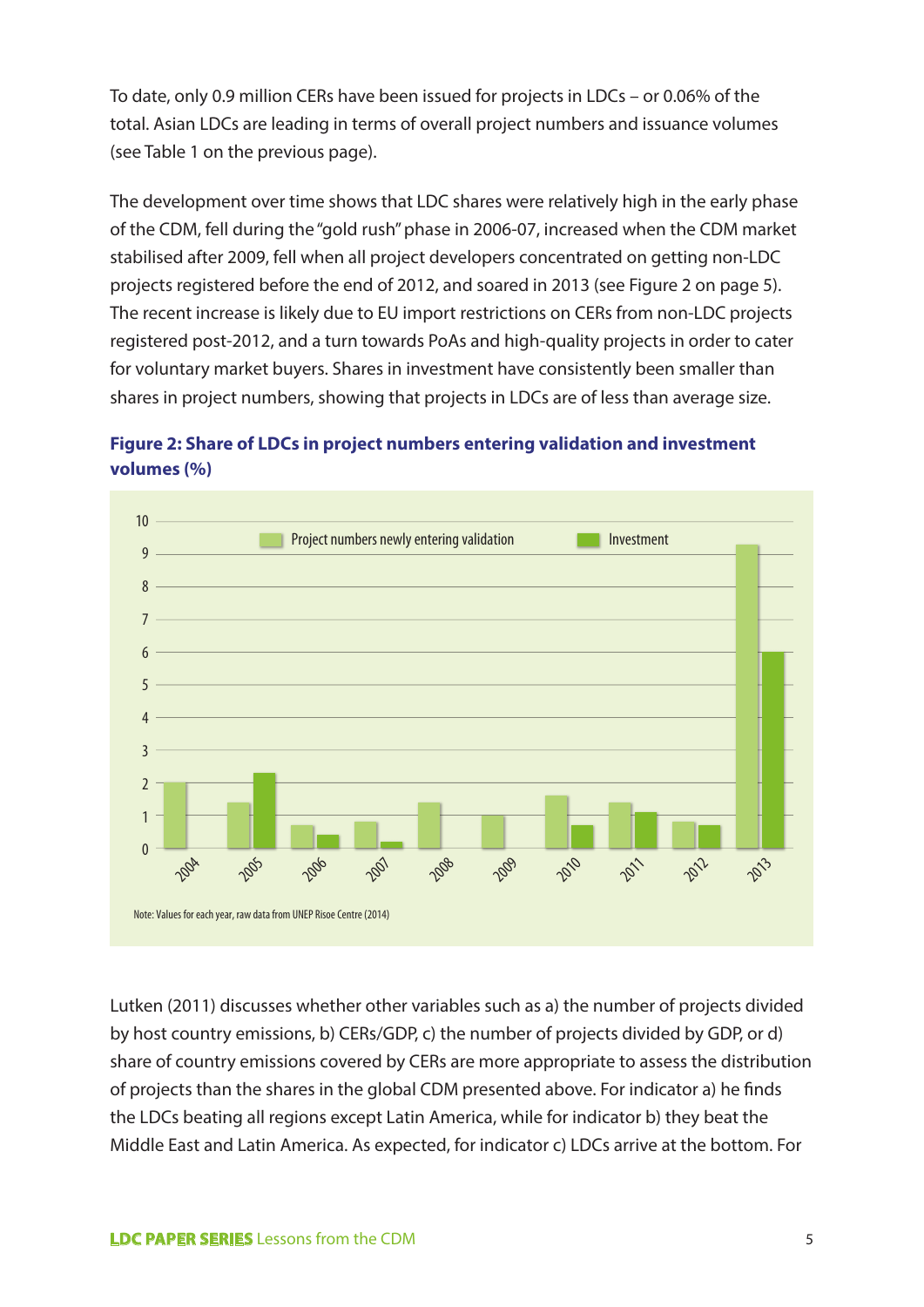indicator d), LDCs beat all other country groups. Lutken concludes that LDCs have relatively strong participation in the CDM, but derive relatively limited revenues from the projects.

# **Performance of initiatives to boost participation of LDCs in the CDM**

Recently, several initiatives have been undertaken to increase participation, explicitly or implicitly, of LDCs and Small Island Developing States (SIDS) in the CDM. Their performance will be assessed through a review of relevant literature.

#### **Capacity building**

Right from the beginning of the CDM, donors have engaged in multiple capacity building initiatives, and they were crucial to support the setup of DNAs. Okubo and Michaelowa (2011) have assessed capacity building initiatives in LDCs, finding that funds spent up to 2009 amounted to about €24 million, less than 30% of total capacity building funding spent in CDM host countries. This is due to the fact that donors found it more attractive to mobilise the CDM in countries which had a good business climate and which could provide a significant amount of CERs for their domestic emitters. Table 5 in the Appendix provides a detailed overview of LDC capacity building.

While the countries benefitting from capacity building support have had a higher level of participation in the CDM than those that did not, capacity building in LDCs did not trigger a significant level of project development. This shows that capacity building is necessary (especially for technical activities such as developing standardised baselines, coordinating and supporting PoAs, and collection of data and design of samples), but it is not sufficient to boost CDM participation. Arens and Burian (2012) therefore propose regional collaboration between LDC DNAs and targeted capacity building for relevant sectors in LDCs. Capacity building needs to address private sector entities, and will have limited effect unless combined with support for the underlying project or the project provider itself.

#### **The concept of Programmes of Activities**

Since 2007, the PoAs approach allows for bundling of an unlimited number of projects (Component Project Activities, CPAs) over a period of 28 years with a single registration. As a result, transaction costs of the CDM process are significantly reduced, especially for small, distributed emissions mitigation activities. There has been a massive upswing of PoAs between late 2011 and mid-2012. By 1 January 2014, 446 PoAs had been submitted,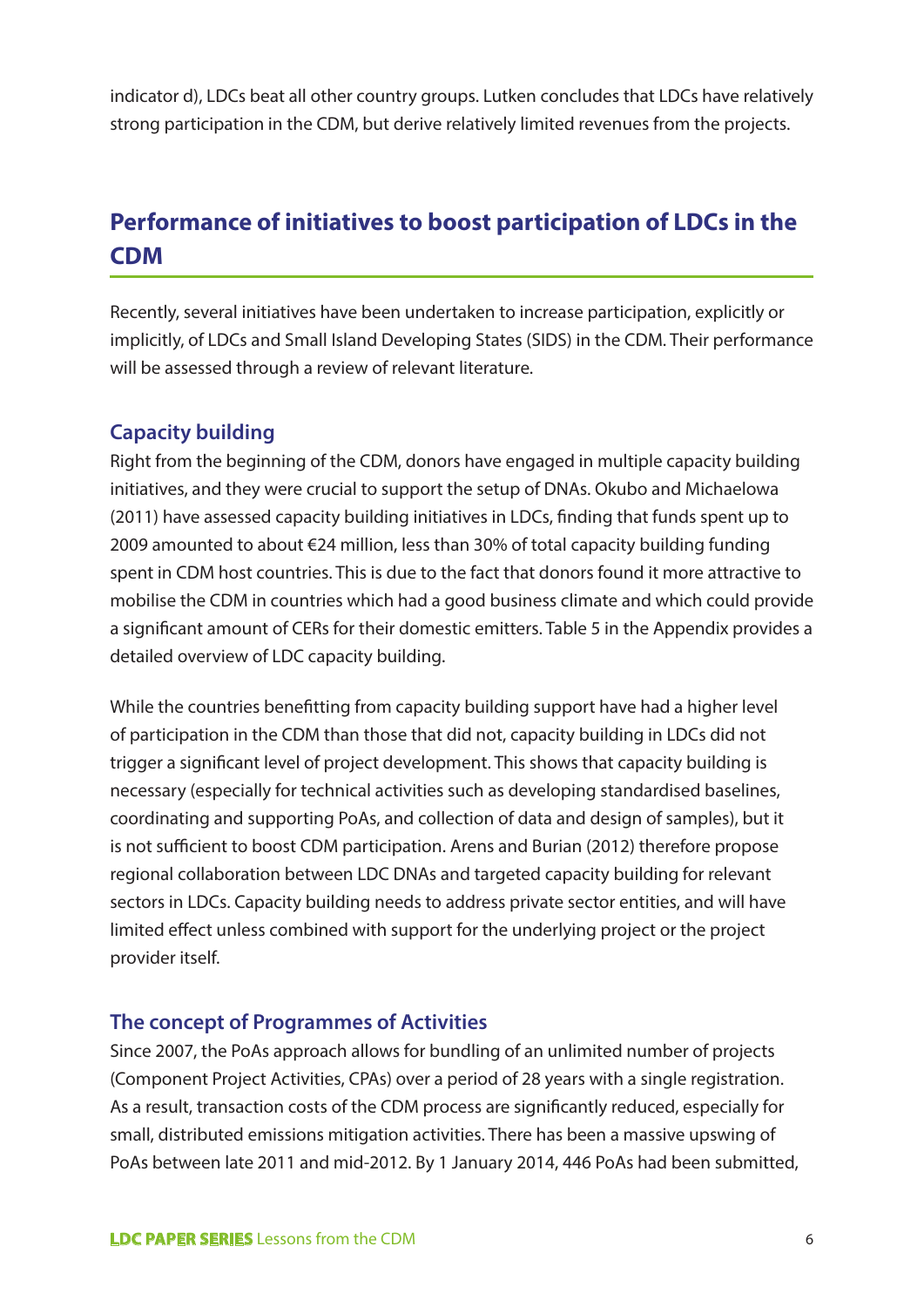of which 55% were registered.

The distribution and type of PoAs are significantly different from the standard CDM projects, with a much larger LDC share of registered PoAs (10% compared to 1.3%) as well as a higher share of activities with high sustainable development benefits, such as distributed rural renewable energy or energy efficiency technologies. Seven LDCs that do not have a single CDM project are engaged as lead host country in PoAs (Burkina Faso, Burundi, Chad, Haiti, Malawi, Vanuatu and Yemen), and another five as secondary host country in PoAs (Benin, Guinea, Guinea-Bissau, Mauritania, Solomon Islands) (see also Table 6 in the Appendix). Stove efficiency and renewable lighting projects dominate, followed by renewable electricity. Total CER volumes estimated until 2020 are close to 40 million. However, CER issuance from PoAs has been negligible to date. Also, the number of CPAs added to PoAs has been relatively limited for the majority of registered PoAs, showing that the upscaling of PoAs is more difficult than initially thought.

#### **Standardisation of methodologies**

The complexity of baseline and monitoring methodologies, especially with regards to data requirements for baseline setting and additionality determination, has been a major obstacle for LDC participation. Since 2006, these challenges have led to the submission of several baseline methodologies using benchmark approaches that serve to facilitate data collection and avoid complex investment analyses.

The approved consolidated methodology (ACM) 0013 for improved efficiency coal power plants was the first methodology to use a benchmark for baseline determination. The approved methodology (AM) 0091 for improving the energy efficiency of new buildings allows the use of benchmarks for both additionality and baseline, and to calculate it on a "whole buildings" basis, which substantially reduces monitoring requirements. However, the development of these two methodologies took Perspectives several years to complete, and required a significant amount of interaction and compromise with regulators. Other benchmark proposals have been rejected, most notably the cement sector benchmark proposed by the Cement Sustainability Initiative. The appropriate level of a benchmark, particularly for additionality, strongly depends on the characteristics of sectors and technology, and in the case of the cement benchmark, the Methodologies Panel conducting technical assessment of baseline and monitoring methodologies on behalf of the Executive Board managing the CDM, felt that it was not sufficiently conservative.

Besides benchmarks standardisation can also mean use of default factors for baseline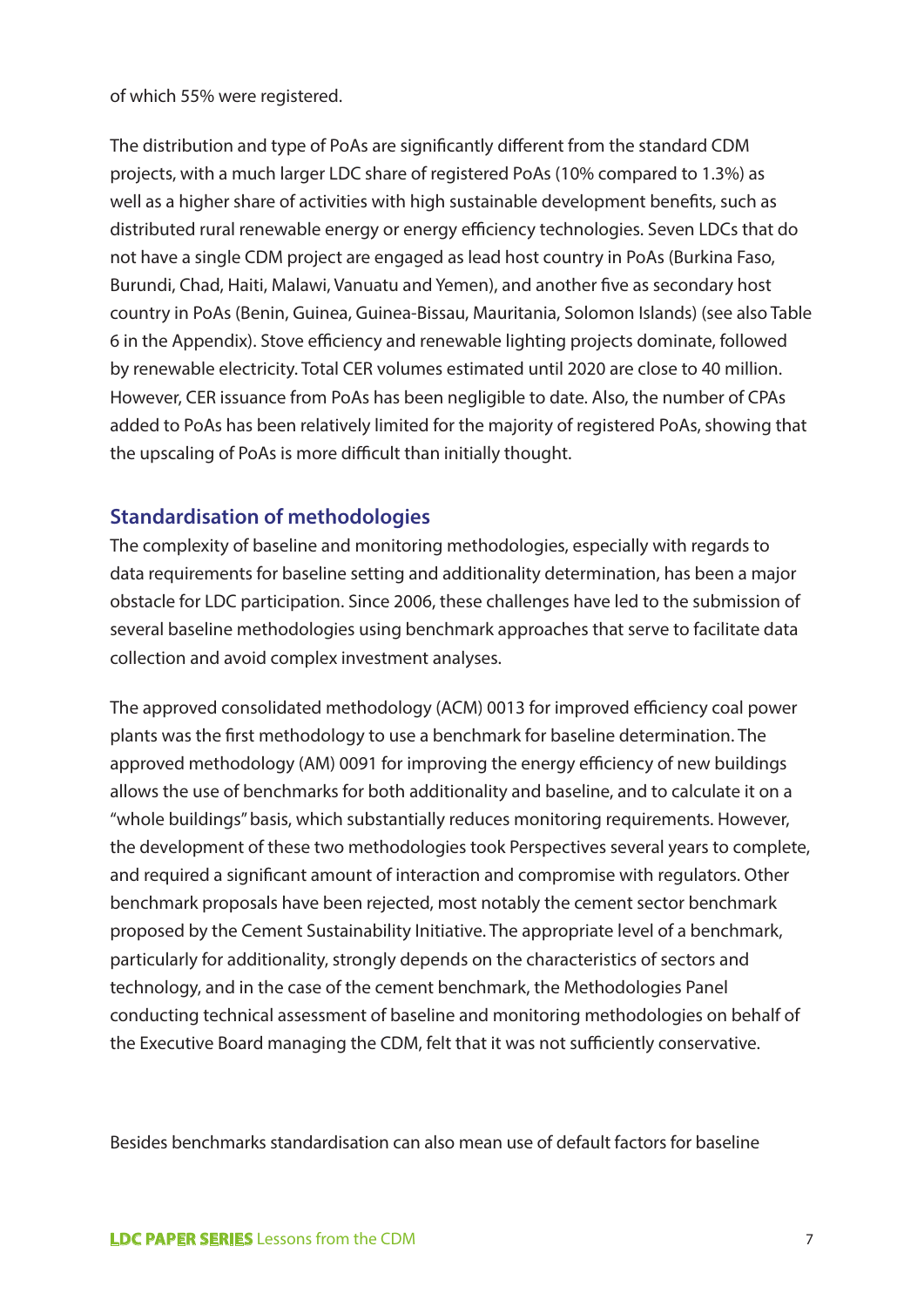service levels, such as utilisation hours for a specific technology. Such default levels can take into account the concept of "suppressed demand", which means that a higher service level than the pre-project service level is used for baseline determination. For example, in the context of water purification methodologies, the minimum water requirements stipulated by the World Health Organization are taken as default for the baseline service level.

Since 2011, the CDM Executive Board has engaged in a major drive for methodology standardisation, which could have far-reaching consequences. The CDM Executive Board first decided that four generic project categories – fuel switch, switch of technology and energy source, methane destruction and greenhouse gas formation avoidance – would be able to use standardised baselines and generic benchmarks. This was done without any consultation with CDM stakeholders. When compared to the earlier Secretariat proposal for the benchmarks, the Executive Board increased the benchmark stringency by ten percentage points – to 80% for energy for households, energy generation in isolated systems and agriculture and 90% for all other sectors. This high level means that, in most cases, the benchmark will be more stringent than baseline emission factors calculated through project-specific baselines. Generally, host country DNAs are responsible for submitting proposals for standardised baselines; the first such proposal was for charcoal production, submitted by the Ugandan DNA in early 2012. In early 2013, the first standardised baselines for the South African Power Pool grid and for charcoal production in Uganda were approved by the Executive Board. This allows project developers from these countries to apply the baseline emission factor without having to provide documentation for the data sources used.

Developing technology-specific benchmarks will be challenging, as technology performance curves will differ depending on the sector and technology, and whether one can really separate at a specific benchmark level the non-additional projects from additional ones. For default utilisation or baseline emission factors other than benchmarks, the bottom-up route through DNAs is likely to be cumbersome, as rules for data quality agreed at the 66th CDM Executive Board meeting (27 February - March 2012) are very stringent and complex and unlikely to be manageable for any but the most advanced DNAs. This could lead to a paradox. Poorer countries, especially LDCs, would further lose competitiveness compared to advanced countries that can generate data of the required quality and have DNAs that can undertake the required quality control procedures.

It is clear that standardisation of baselines will not be a panacea for the CDM, and that such standardisation could turn into a Pandora's Box if not managed carefully. The dream of simple, global benchmarks is not realistic and eventually the difficult questions regarding additionality determination will have to be addressed on a rather disaggregated level. Regarding environmental integrity, it would be a catastrophe if a hastily decided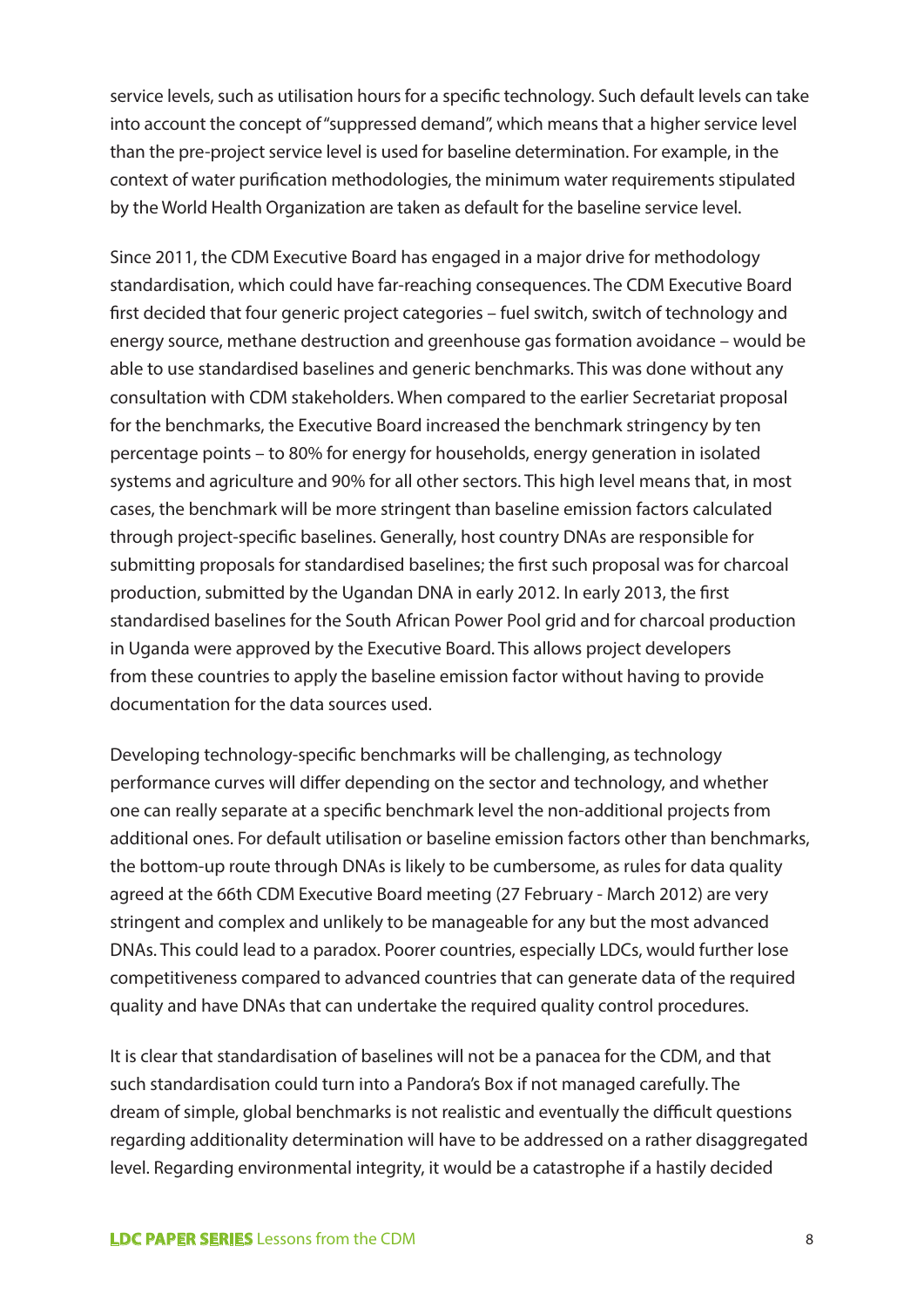benchmark led to a large loophole for non-additional projects. However, in contrast, given the lacklustre performance of project-specific additionality testing to date, standardised baselines might become much more stringent than the current project-specific methodologies. If project-specific methodologies were then withdrawn, the project developers' dream of being relieved from the day-to-day hassle of collecting data would be turned into a nightmare.

Given this conundrum, the work on standardised baselines should proceed carefully and with the best technical advice possible. It is clear that it will take several years to find out which sectors and countries standardised baselines are appropriate for, and where the good old workhorses of project-based methodologies remain preferable. Using the same (default) approach and performance thresholds regardless of the sector, project type, and location will lead to an inadequate outcome (see Schneider et al. 2012). The use of constant performance benchmarks over time may fail to reflect ongoing or expected trends. Practical challenges abound with regard to data availability. Furthermore, since the use of standardised baselines is proposed to be voluntary, only project developers that could achieve more credits than using a project-based baseline may choose them, weakening the environmental integrity of the CDM.

#### **Loans for project developers**

In order to increase participation in the CDM of underrepresented regions, the UNFCCC has set up a system of interest-free loans to cover the transaction costs of CDM project developers. The system has been operational for the last two years, and has a budget of US\$ 6.8 million (CDM Executive Board 2013). US\$ 0.3 million is paid to the United Nations Office for Project Services (UNOPS) for administration of the scheme. Loans can be granted for projects in countries with less than 10 registered CDM projects, in an LDC or in SIDS. Projects need to have a high probability of being registered and estimate to generate at least 7,500 CERs/year (LDCs) or 15,000 CERs/year (non-LDCs). Moreover, the use of an experienced CDM consultant without an economic interest in the project's CERs is necessary. Proof is to be provided that projects lack funding for CDM project development costs.

Differ (2012) sees a risk that LDCs will fail to benefit from the scheme, as there are many non-LDCs fulfilling the criterion of less than 10 registered projects, and loan criteria are strict. According to the UNFCCC, loans shall preferably be repaid in "one lump-sum installment scheduled 1 year after the verification process started". Furthermore, "if deemed necessary, the loan agreement shall include a loan guarantee clause (with guarantor) in order to optimise the loan repayment rate". Disbursement of the loan is only 10% upfront and the rest in installments up to a project's first issuance request. The way the payment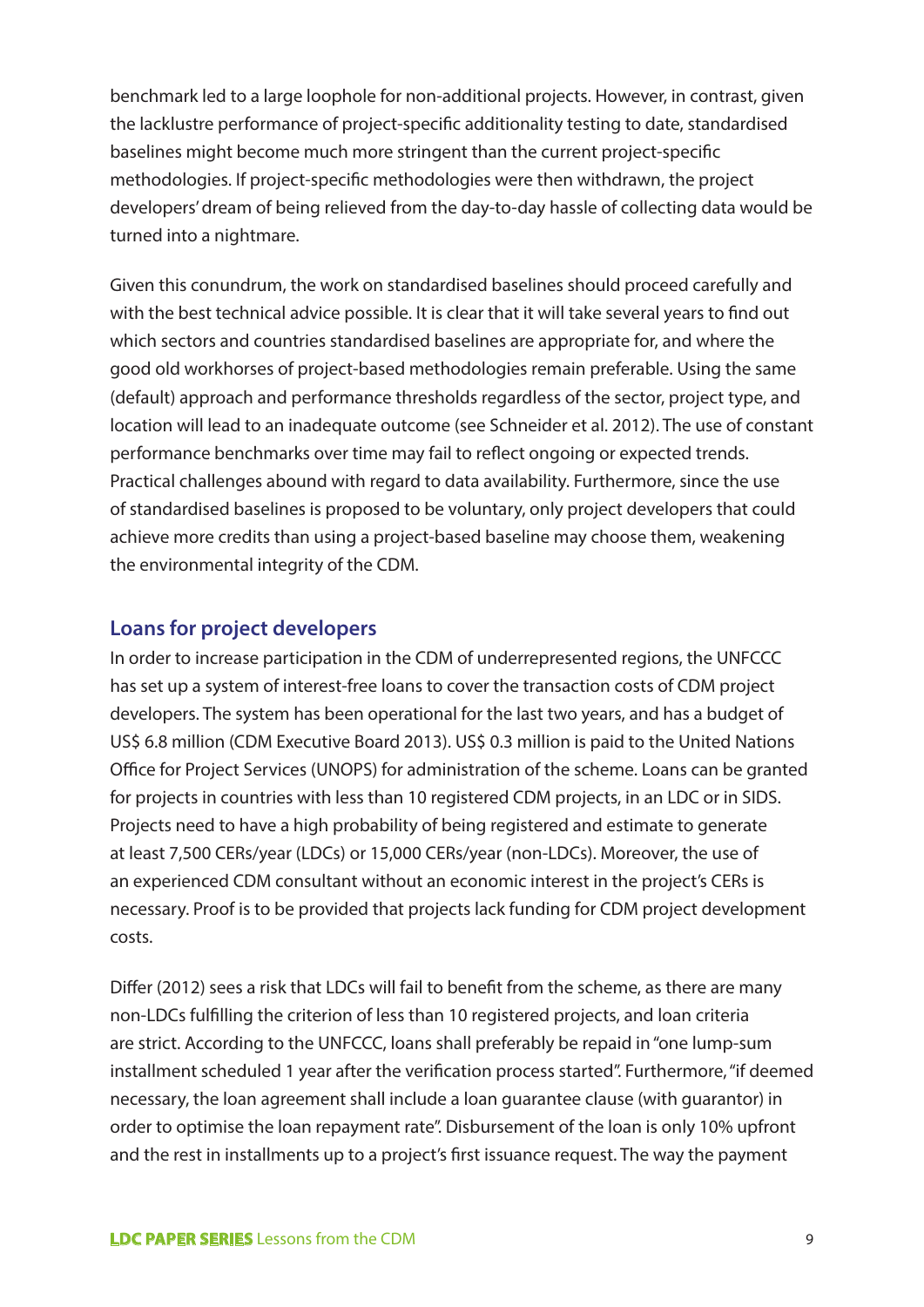structure is set up incentivises using the cheapest possible consultant and third party validator, rather than the providers with the most relevant competence, for example, LDCs. This poses a risk to such projects.

By January 2014, the loan scheme was supporting 35 projects, of which 66% were located in LDCs (see Table 2 below). The majority of projects related to stoves and water purification.



| <b>Country</b>                                                                                  | <b>Projects</b> |
|-------------------------------------------------------------------------------------------------|-----------------|
| Bangladesh, Tanzania                                                                            |                 |
| Malawi, Sudan, Uganda                                                                           |                 |
| Burkina Faso, Cambodia, Gambia, Laos, Madagascar, Mozambique, Myanmar, Nepal, Rwanda,<br>Zambia |                 |
| <b>Total</b>                                                                                    | 23              |

Source: CDM Loan Scheme (2014)

#### **Regional CDM support centres**

From 2011 onwards, the UNFCCC has set up five regional CDM collaboration centres (RCCs) in Western and Eastern Africa, Asia, Latin America and the Caribbean. Four RCC were operational by the end of 2013, and the last one is expected to be operational by the end of the first quarter of 2014. The RCCs are set up by the UNFCCC Secretariat and a local partner institution, with two Secretariat staff in Bonn as coordinators (CDM Executive Board 2013). RCCs are staffed with three to five experts, of which two are seconded by the UNFCCC Secretariat. The RCCs are to support existing projects and PoAs, contribute to the development of standardised baselines and develop new projects.

#### **Table 3: RCC parameters**

| <b>Location</b>      | <b>Partner institution</b>                                   | <b>Staff from partner</b> |
|----------------------|--------------------------------------------------------------|---------------------------|
| Lomé, Togo           | West African Development Bank (BOAD)                         | 2 senior, 1 admin         |
| Kampala, Uganda      | East African Development Bank (EADB)                         | 1 senior, 1 admin         |
| St George's, Grenada | Windward Islands Research and Education Foundation (WINDREF) | 1 senior, 1 admin         |
| Bogotá, Colombia     | Corporatión Andina de Fomento (CAF)                          | 3 senior, 1 admin         |
| Asia Pacific         | <b>NA</b>                                                    | 2 senior, 1 admin         |

Data source: CDM Executive Board (2013)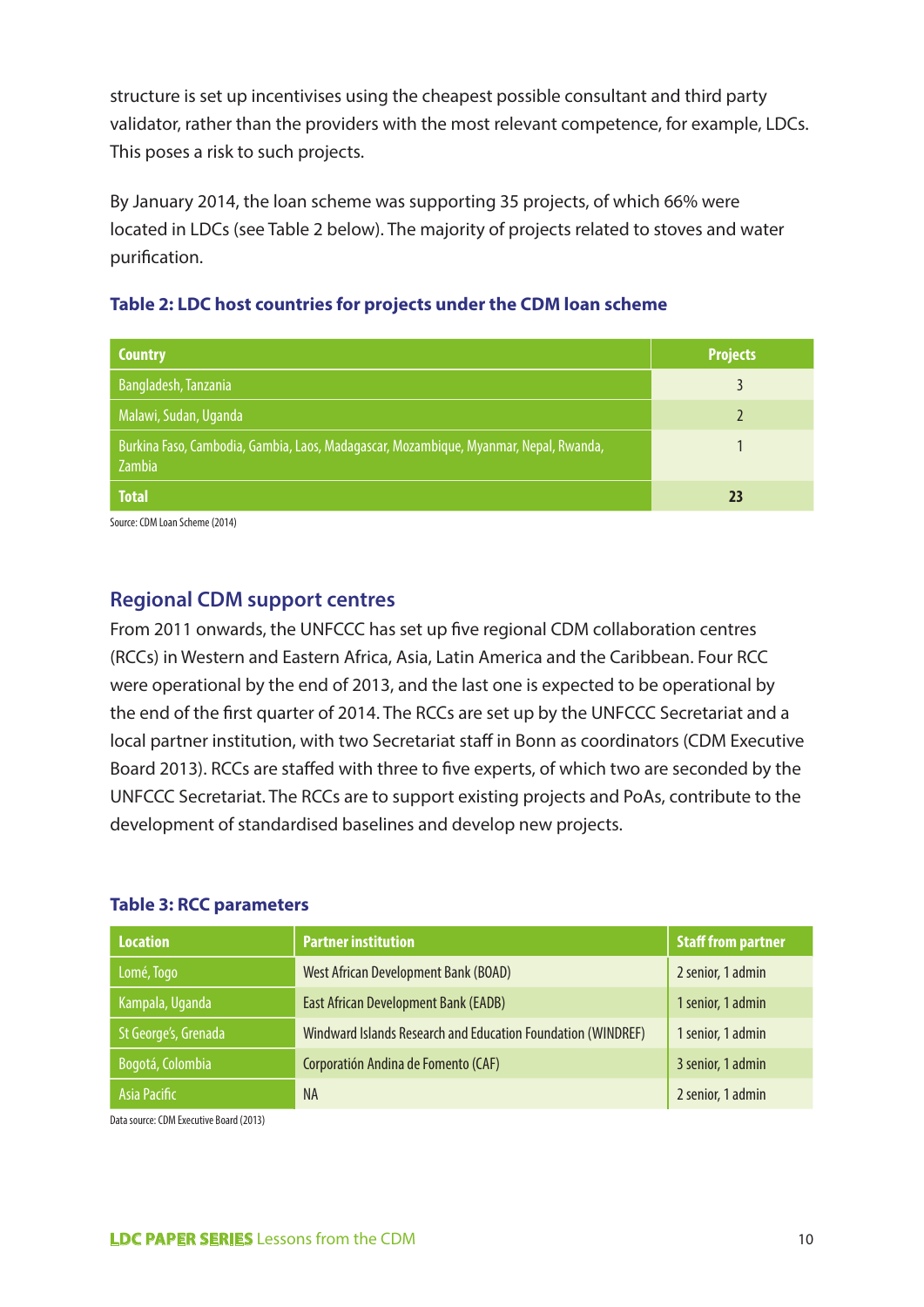The overall budget of RCCs is close to US\$ 1 million in 2013. According to the CDM Executive Board (2013), the partnership approach has been highly successful in ensuring that UNFCCC staff can move rapidly into direct operations due to the physical infrastructure and local knowledge of partner institutions. However, the amount of time and effort in establishing the necessary legal and institutional frameworks was underestimated in the original project planning.

The impact of RCCs on CDM development has been reduced by the CER price crash taking place at the same time. Each RCC aims to move at least 12 projects/PoAs to registration or from registration to issuance. However, to date, moving of projects has been limited (see Table 4).

| $\overline{\phantom{a}}$ Activities (% of all activities $\overline{\phantom{a}}$<br>in the region) |    | <b>RCC Lomé</b> | <b>RCC Kampala</b> |    |    | <b>RCC St. George's</b> |
|-----------------------------------------------------------------------------------------------------|----|-----------------|--------------------|----|----|-------------------------|
| Activities directly supported                                                                       | 46 | 23%             | 33                 | 5% | 10 | 16%                     |
| Activities moved forward                                                                            |    | 5%              |                    | 1% |    | 0%                      |

#### **Table 4: RCC support of CDM activities**

Source: CDM Executive Board (2014)

**The activities of the RCCs in the context of work on standardised baselines and project leads are directly competing with private providers of such services both in those regions and beyond. In order to build capacity, RCCs should contract support from local service providers as far as possible and only engage in activities themselves where no local capacity exists.** 

### **Limitation of CDM for non-LDCs**

CERs generated in projects in non-LDCs registered after 2012 cannot be used in the EU Emissions Trading Scheme (ETS). The demand from the EU depends on whether it takes up a 20% or 30% emission reduction commitment in the 2013-2020 period. Total demand from the EU ETS can reach 1.7 billion tonnes carbon dioxide equivalent (t  $CO_2$  eq) for the 20% case and 3.1 billion t for the 30% target (Castro and Michaelowa 2011), but this can be sourced from pre-2012 CERs and ERUs as well. So LDC CERs need to compete with these sources.

Given that 1.4 billion pre-2012 CERs and 0.9 billion Emission Reduction Units (ERUs) have been issued, there is a supply overhang, which is also reflected in the current low price level for CERs and ERUs. It will be very difficult, if not impossible, for projects in LDCs to produce CERs at costs lower than the current price level. The only earmarked demand is that governments of 12 EU member states can import up to 80 million CERs originating from LDCs or SIDS, but given that many of these governments are already close to their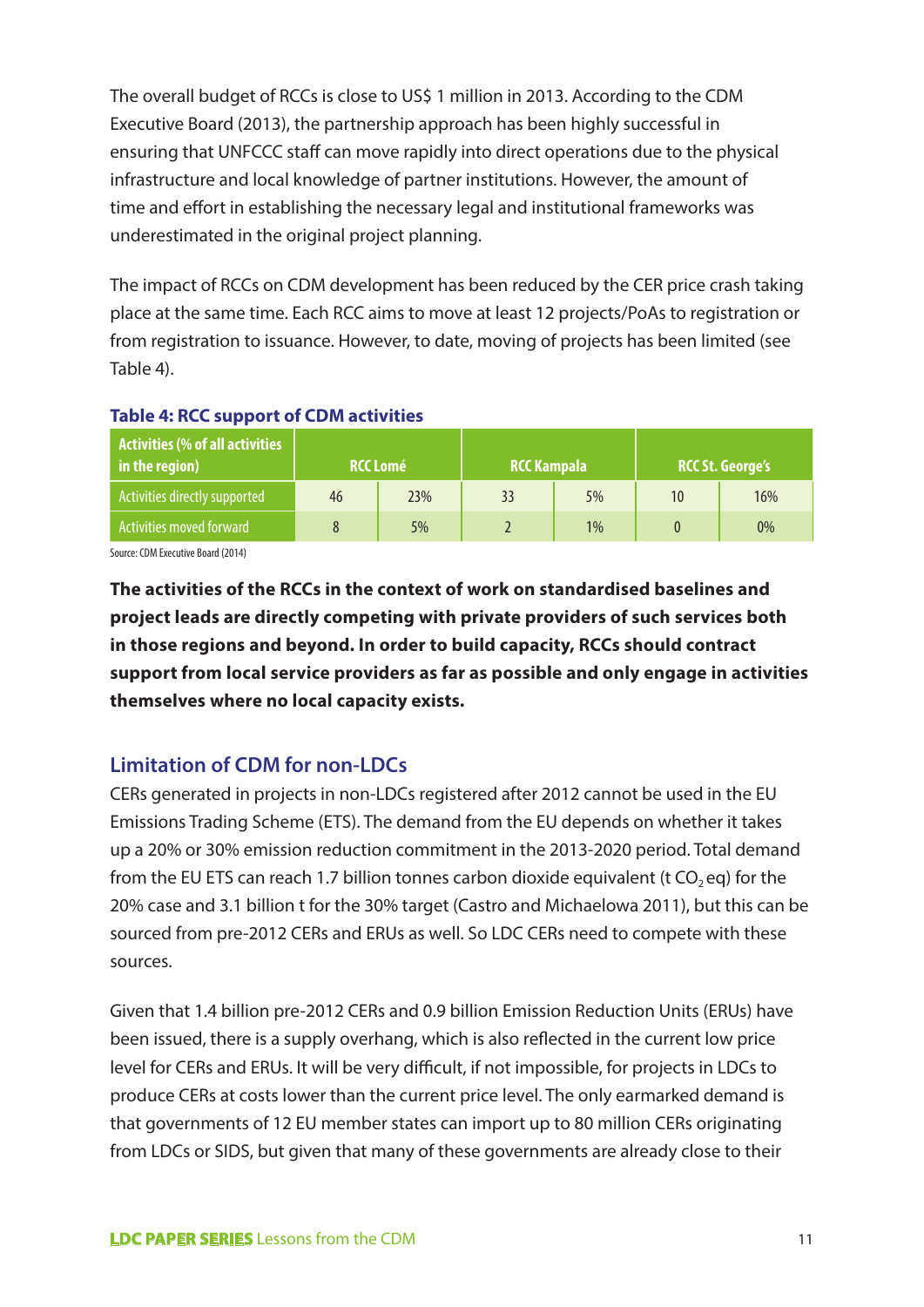2020 target levels, some of this demand may also not materialise. Still, Sweden and Finland have decided to continue their purchasing programmes, as well as Norway. The UK also will source CERs. Such government programmes target LDCs/Africa and are willing to pay a significantly higher price for CERs than the secondary CER market price. For example, the Swedish government pays €5-7/CER for newly generated projects in Africa/LDCs and around €3/CER for other projects. Some of these governments and the Swiss Climate Cent Foundation channel money through the World Bank Ci-DEV initiative, targeting emission reductions from distributed energy technology dissemination in LDCs, and at least partly under the CDM. But even under assumptions seen as relatively optimistic in the current market situation, Castro and Michaelowa (2011) find that preferential access for CERs from LDCs will be insufficient to overcome the barriers that have prevented CDM projects so far.

Proposals have been made to discount CERs from advanced developing countries, while continuing to grant full CERs to LDCs. Developing country-specific CDM abatement cost curves, Castro and Michaelowa (2010) find discounting has an impact on the competitiveness of individual CDM host countries. However, even with discounting, LDCs remain unimportant in terms of abatement potential if the financial, technical and institutional barriers for project investment in LDCs are not overcome. Discounting could become an important approach for ensuring contribution of new market mechanisms to global emission reduction.

# **Lessons for the design of new market mechanisms currently negotiated under the UNFCCC**

The UNFCCC's Durban Conference of Parties (COP) decided that two options for new market mechanisms should be pursued: a top-down "new market mechanism" (NMM) operating under authority of the COP<sup>2</sup>, and another bottom-up "framework for various approaches" (FVA) developed by countries "in accordance with their national circumstances".<sup>3</sup> While the Doha COP had the task of developing detailed rules for both mechanisms, the lacklustre development of climate policy during 2012 led to the issue being sidelined in the run-up to and during the COP. This was mainly due to two reasons:

- The unwillingness of the relevant countries to strengthen their emission targets, both under the Kyoto Protocol and the pledges under the Cancún Agreement
- The complete collapse of the CER price.

**<sup>2</sup>** Para 83 of Decision 2/CP.17, referring to the Cancún decision on criteria for such mechanisms

**<sup>3</sup>** Para 80 of Decision 2 CP.17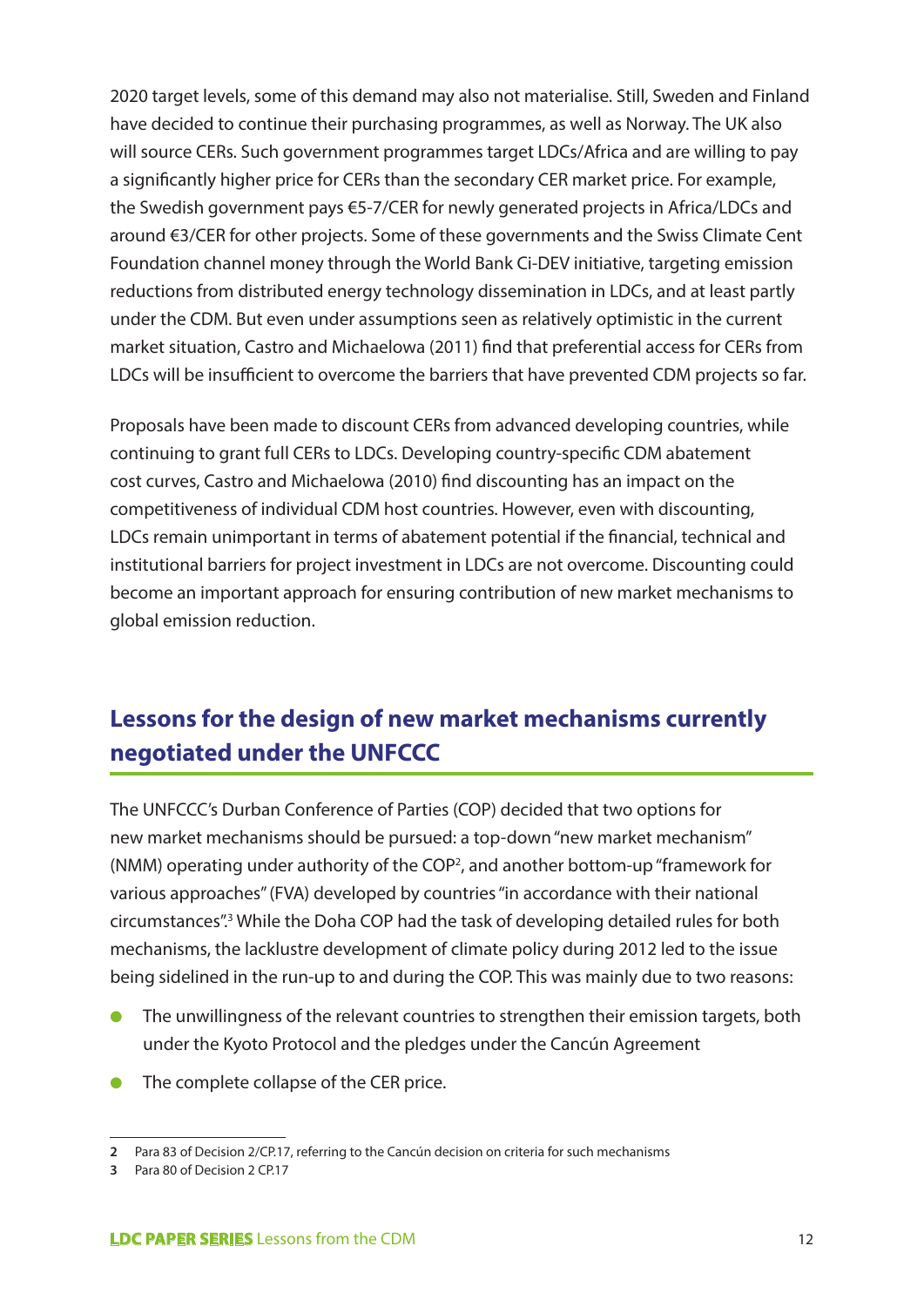#### **With CER and ERU supply flooding the market, the appetite to create new supply sources has decreased massively.**

As a result, the Warsaw COP in 2013 did not take any decision on rules for NMM and FVA. Negotiation positions differed massively – from a moratorium on the NMM to a clarification on the key elements of the NMM rules. Regarding the FVA, even a compromise to set up an "information exchange platform" failed. Instead, the COP decided that governments could contribute to closing the pre-2020 ambition gap by the voluntary cancellation of CERs.

#### **NMM**

The NMM is to be organised in a top-down fashion similar to the CDM. Thus, its rules can contain elements that safeguard the interests of LDCs. The set of criteria defined so far reads as follows:

- Voluntary participation
- Promotion of fair and equitable access for all Parties
- Complementing other means of support for Nationally Appropriate Mitigation Actions
- Stimulating mitigation across broad segments of the economy
- Environmental integrity
- Net decrease and/or avoidance of global greenhouse gas emissions
- Supplemental to domestic mitigation efforts
- Good governance and robust market functioning and regulation

While the stimulation of mitigation on a sectoral level may be difficult in an LDC context, sectors could be defined in a manner benefitting LDCs – for instance, including rural renewable energy provision, or household energy efficiency improvement. Such a definition would then allow applying the lessons from PoAs and upscale those to a level where specific policy instruments could be introduced that are sufficient to trigger replication of mitigation activities.

Differentiating the discounting of emission reductions according to country groups could become the instrument to ensure a contribution of the NMM to global emission reduction. The discount factors should be differentiated according to the development level of countries and their emissions – appropriate parameters will need to be negotiated.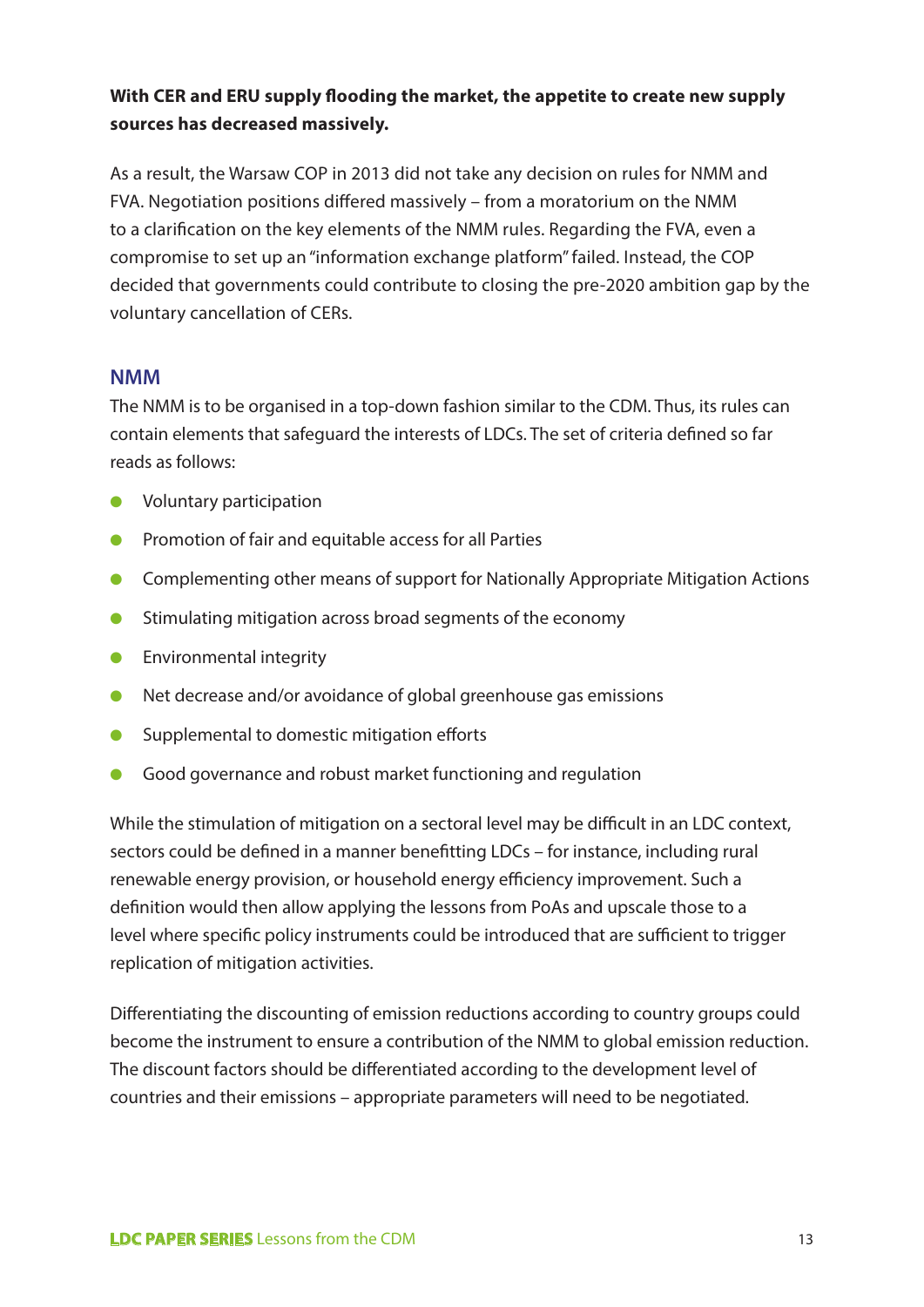#### **FVA**

The negotiations have not clearly defined the purpose, scope and activities of the FVA as yet. Interpreted widely, they could be seen as an umbrella for market and non-market approaches. However, most observers see the FVA as a complement to the NMM and nonmarket mechanisms that will act in a bottom-up fashion. Many industrialised countries want to limit the role of the UNFCCC as far as possible, and tailor bilateral crediting schemes as per their interests. Criteria are thus much less defined than for the NMM:

- Real, permanent, additional and verified mitigation
- No double counting of effort
- Net decrease and/or avoidance of greenhouse gas emissions

Since most LDCs are not happy with the overall performance of the CDM to date, the development of the Japanese Joint Crediting Mechanism (JCM) since 2011 has been welcomed by them. However, initial lessons show that the JCM tries to promote the export of large-scale Japanese mitigation technologies, such as nuclear power and advanced steelmaking. Thus, its usefulness for LDCs might be limited given that these technologies are not appropriate in an LDC context. Three LDCs (Bangladesh, Ethiopia and Laos) have signed a MoU with Japan on the JCM to date.

Another component of the JCM is simplification of baseline and monitoring methodologies, by offering a spreadsheet with pre-defined parameters. Such an approach could remove a substantive barrier to mitigation project implementation. However, the buyer country might not have an interest to develop methodologies for technologies that are attractive in an LDC context, as large-scale technological solutions are preferred. This could make it more difficult to ensure the JCM's attractiveness for LDCs.

Transaction costs for host country governments under the FVA will increase given that the rules of each mechanism will be different and governments need to understand fully the differences. Given that bilateral approaches under the FVA will generate credit supply that will compete with credits from NMM and the Kyoto Mechanisms, in sum the FVA will be detrimental for LDCs. As a safeguard to prevent this, discount factors for the FVA could be set in a more stringent fashion than for the NMM.

Several developing countries are currently developing what could end up being FVAs, and submitting them to donors for support. This increases the likelihood that FVAs are aligned to their specific interests. However, the benefits from such an approach risk are being outweighed by the resulting fragmentation, potential overlaps between initiatives, and corruption risk.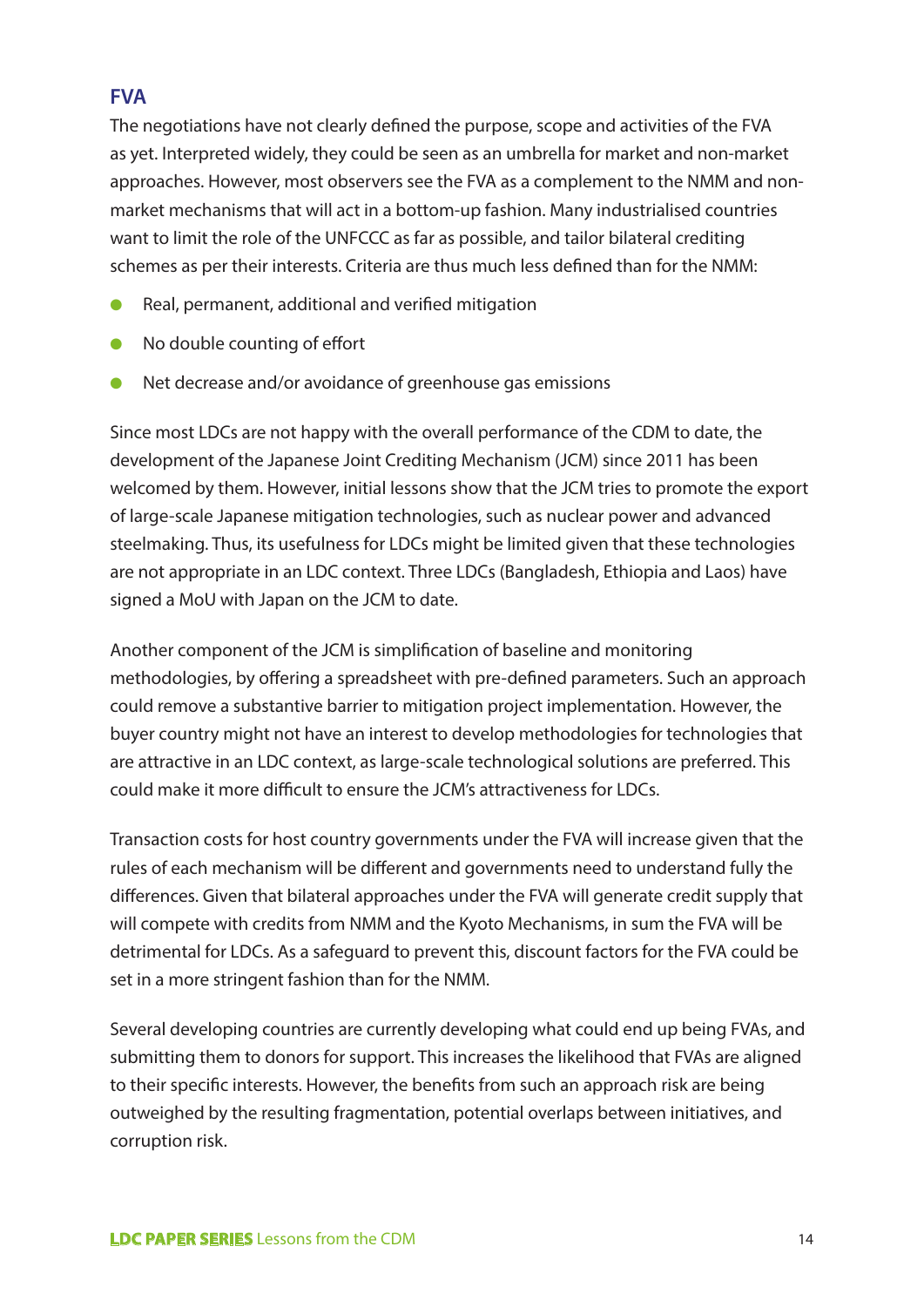# **Conclusions for LDC negotiators**

LDC representatives should ensure that the CDM is not ditched in favour of new, untested mechanisms. The CDM should coexist with any new mechanisms. The relative independence of the CDM Executive Board, the openness of the CDM for bottom-up initiatives, as well as the ability of the institutional structure to implement reforms rapidly, are key strengths of the CDM and should be retained in the context of new market mechanisms.

Therefore, LDC negotiators should ensure that NMMs use the governance structure of the CDM. For example, the CDM Executive Board should become the NMM Executive Board, and the CDM rules of submitting methodologies should translate to the NMM.

However, the NMM should go further than the CDM in standardising baseline and monitoring methodologies. The use of one single methodological approach for different sectors, project types and locations needs to be avoided, while more practical, robust and data-driven approaches need to be developed for specific project types based on actual projects. Standardised baselines should be mandatory once approved in order to prevent confusion and gaming by project developers. Proposed approaches need to be reviewed and road-tested prior to approval. Suppressed demand should be included in the form of default service levels as far as possible. LDCs should strive for no discount for credits from LDCs, while maximising discounts for the countries that have dominated the CDM in the past. Standardisation of the verification process should also be explored.

LDCs should be wary of the FVA, given that it is unlikely to generate benefits that could not be harnessed by the NMM or CDM and will probably focus on countries that can generate large amount of credits at low cost, while importing industrialised country mitigation technology. LDCs should at least ensure that application of the FVA in their country is led by host country criteria and not the commercial interest of the buyer country. A simple strategy would be that FVA rules should be as least as strict as NMM rules and that there should be thorough oversight by the COP. Acceptance of the FVA should be made contingent on a demand increase of credits. Also, discount factors should be higher for the FVA than for the NMM given the ability of countries to tailor the mechanism to their needs.

A necessary condition for any market mechanism to function, be it old or new, is sufficient demand for the credits. Thus LDC countries should press for a strengthening of Annex B country commitments under the "ratchet up" clause for the Kyoto Protocol's second commitment period. Moreover, LDCs should support "graduation" of advanced developing countries to take up emission targets under the 2015 agreement. Then those countries would shift from being sources of credits competing with LDCs to being buyers of LDC credits.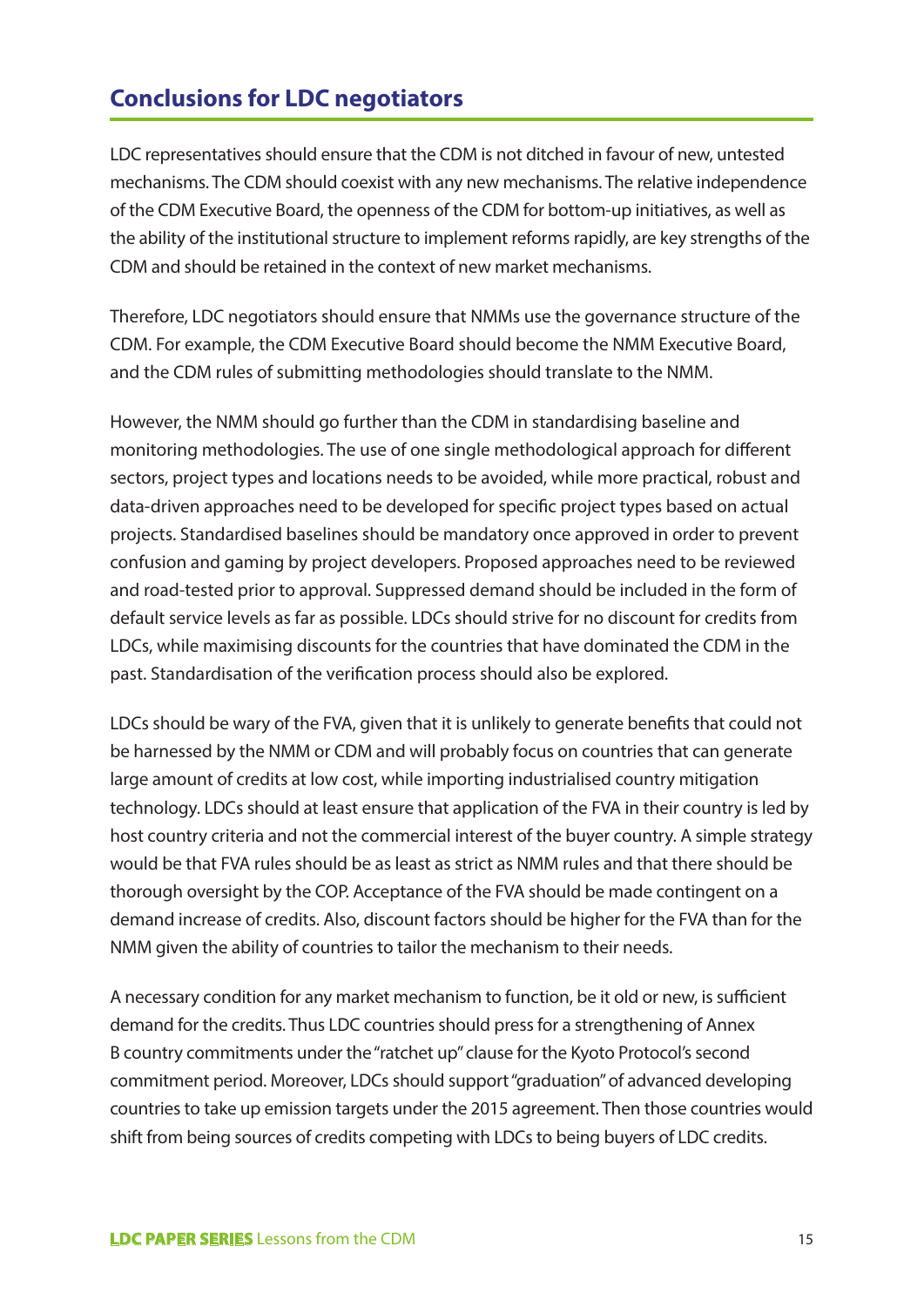While increasing the demand for credits through tougher targets is essential, supply side improvements will also be needed in order for LDCs to benefit more from the CDM, FVA and NMM. For this, it is not enough to provide, for instance, loans for CDM-specific project development costs. Given the substantial risks facing private investors in such countries, seed funding for companies implementing CDM projects and PoAs, and/or for the projects/ PoAs themselves, will be needed. LDCs should therefore argue for targeted climate finance for underlying funding of CDM projects and PoAs. To the extent FVAs emerge that target the distribution of technologies benefiting the poor in LDCs, for example through subsidies for solar photo voltaic lights, solar home systems or clean cook stoves, underlying finance could also cover such providers and projects.

Finally, LDCs should press for a high adaptation fee (share of proceeds) on all market mechanisms, with projects in LDCs being exempt.

Thus, the overall issue linkages to be made would be as follows:

- Acceptance of the NMM should be made contingent on reforms in the CDM that improve LDC participation – for instance, default factors in baselines and further simplification of PoAs, and that the CDM Executive Board becomes responsible for the NMM.
- Acceptance of the FVA should be made contingent on strengthening of commitments by industrialised countries, ideally in the context of the Kyoto Protocol's second commitment period.
- The scale of contributions of the NMM and FVA to global reductions should be made contingent on advanced developing countries taking up commitments under the 2015 agreement. The stronger their commitments, the less the discount should be.

Given the technical nature of market mechanism negotiations, LDC negotiators should ensure that negotiations overcome the current impasse rapidly, so that CDM reforms and the responsibility of CDM Executive Board for NMM rules can be decided at COP 20 in Lima, Peru, in 2014. The Heads of State meeting organised by the UN Secretary-General in New York, in September 2014, should lay down principles for strengthening of industrialised country commitments as well as commitments of advanced developing countries under the 2015 agreement, which should then be brought into UNFCCC language at the Lima COP. The Paris COP in 2015 should then define target stringency for 2020, as well as the degree of overall discount for NMM/FVA and CDM credits post-2020.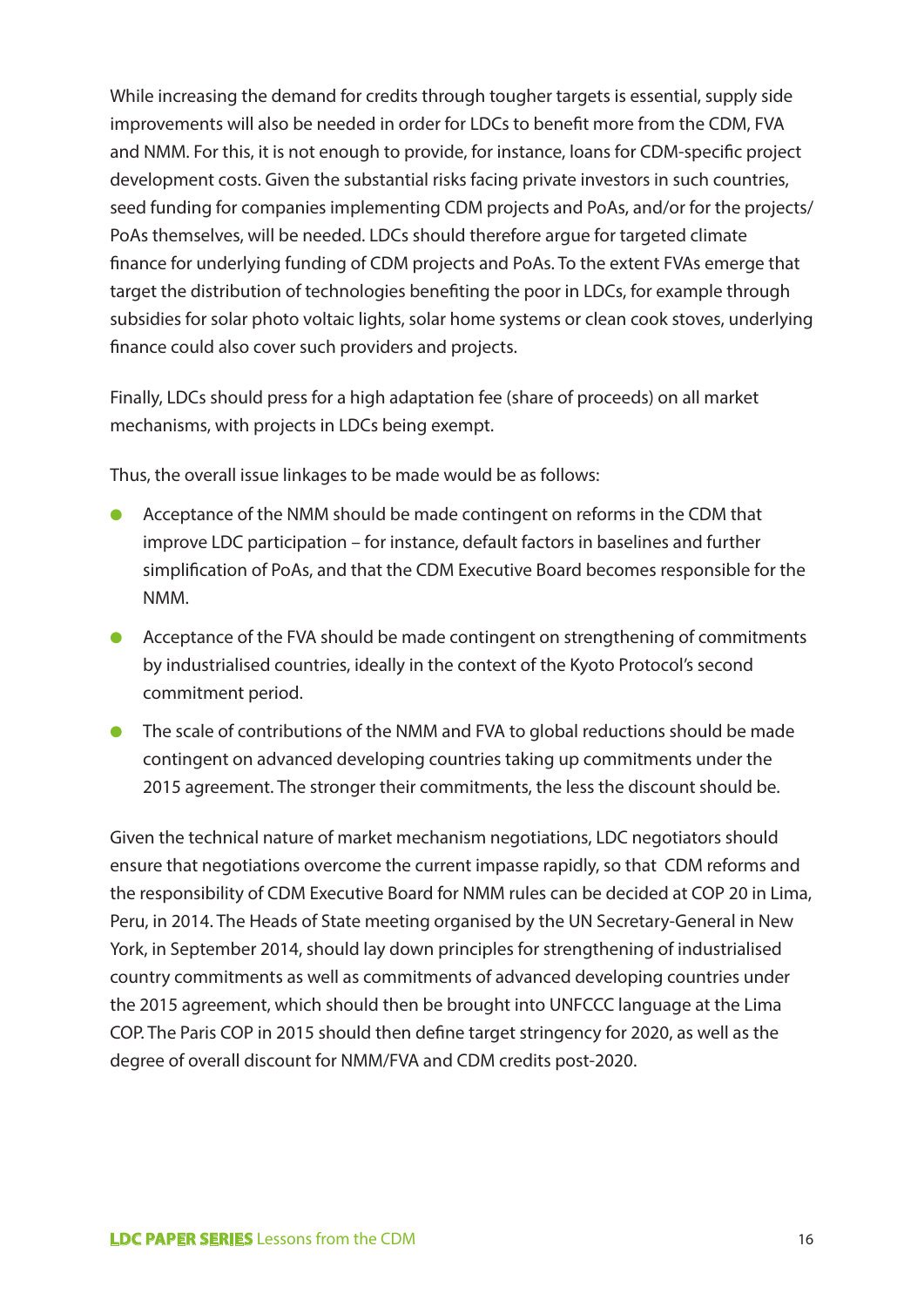#### **References**

Alexeew, J. *et al*. (2010). An analysis of the relationship between the additionality of CDM projects and their contribution to sustainable development. *International Environmental Agreements: Politics, Law and Economics*, 10, p. 233–248

Arens, C. & Burian, M. (2012). *Integrating Africa's Least Developed Countries into the Global Carbon Market*. Wuppertal and Hamburg

Boyd, E. *et al.* (2009). Reforming the CDM for sustainable development: Lessons learned and policy futures. *Environmental Science & Policy*, 12, p. 820–831

Castro, P. & Michaelowa, A. (2010). The impact of CER discounting on the competitiveness of different CDM host countries. *Ecological Economics*, 70, p. 34–42

Castro, P. & Michaelowa, A. (2011). Would preferential access measures be sufficient to overcome current barriers to CDM projects in least developed countries? *Climate and Development*, 3, p. 123-142

CDM Executive Board (2013a). Status of CDM MAP 2013-2014 implementation, Information note, Cdm-EB74-AA-A01, Bonn

CDM Executive Board (2013). Status of CDM regional collaboration centres initiative, Cdm-EB76-AA-A05, Bonn

CDM Loan Scheme (2014). Project map, www.cdmloanscheme.org, accessed January 20, 2014

Differ (2012). *The CDM loan scheme: Is it additional?*, Oslo, Norway, http://www.differgroup.com/analysis/p/The-CDM-loanscheme-Is-it-additional?ctl=Details&did=3&mid=6116

Headon, S. (2009). Whose sustainable development? Sustainable development under the Kyoto Protocol, the Coldplay Effect, and the CDM Gold Standard. *Colorado Journal of International Environmental Law and Policy*, 20, p. 127–156

Lutken, S. (2011). *Indexing CDM distribution – levelling the playing field*. CD4CDM Working Paper No. 10, Roskilde

Okubo, Y. & Michaelowa, A. (2010). Effectiveness of subsidies for the Clean Development Mechanism: past experiences with capacity building in Africa and LDCs. *Climate and Development*, 2, p. 30-49

Olsen, K. (2007). The clean development mechanism's contribution to sustainable development: A review of the literature. *Climatic Change*, 84, p. 59–73

Schneider, L. *et al.* (2012). *Standardized Baselines for the CDM – Are We on the Right Track?*, Policy Paper, Stockholm

Sterk, Wolfgang; Arens, Christof; Hermwille, Lukas; Kreibich,Nicolas; Mersmann, Florian; Wehnert Timon (2013): Warsaw Groundhog Days, Wuppertal

Sutter, C. & J.C. Parreño. (2007). Does the current Clean Development Mechanism (CDM) deliver its sustainable development claim? An analysis of officially registered CDM projects. *Climatic Change*, 84, p. 75–90

TERI (2012). *Assessing the Impact of the Clean Development Mechanism on Sustainable Development and Technology Transfer*. The Energy and Resources Institute, New Delhi

UNEP Riso Centre (2014). CDM Pipeline; PoA Pipeline, www.cdmpipeline.org, versions of January 1, 2014

UNFCCC (2012). Benefits of the Clean Development Mechanism, Bonn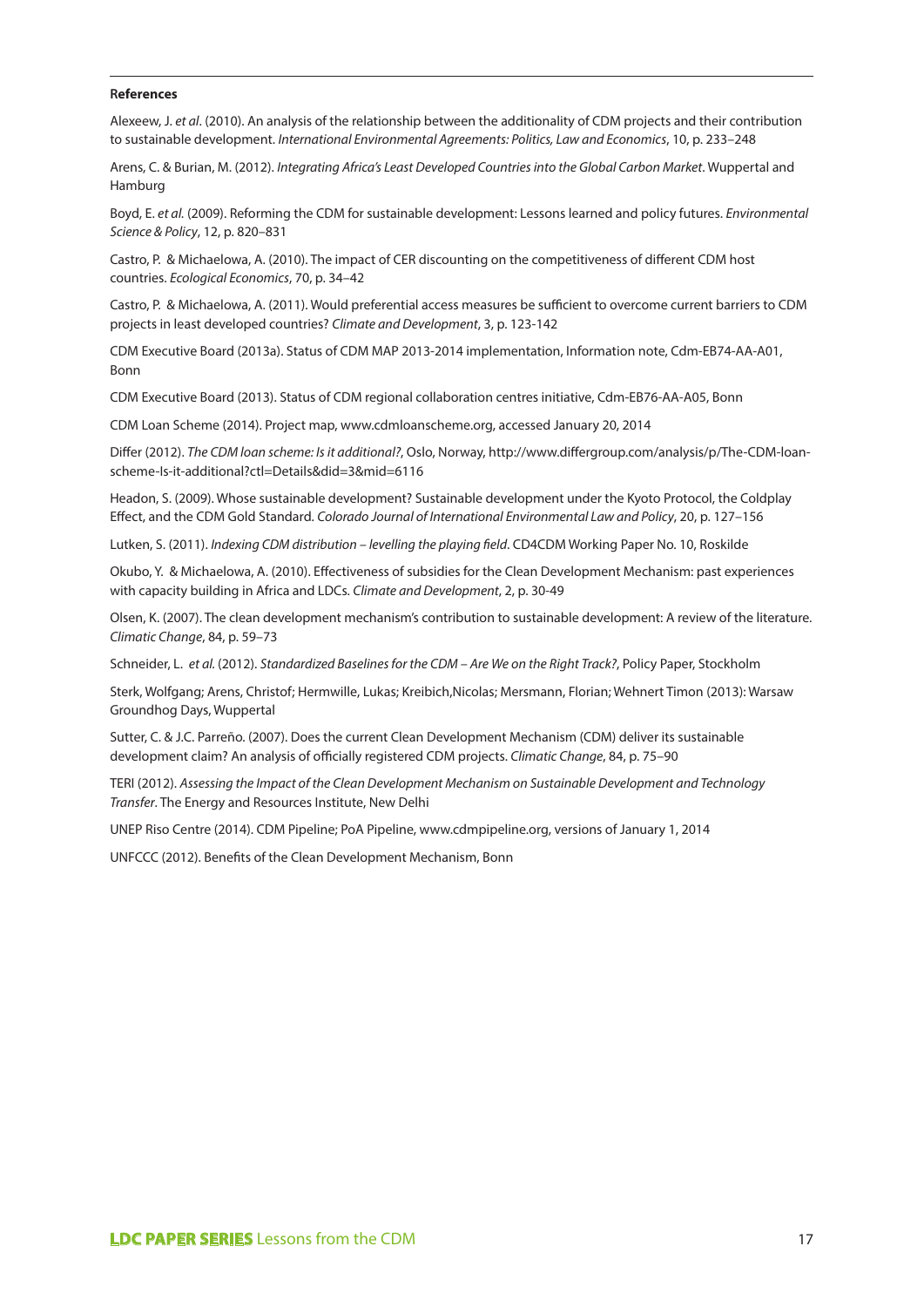# **Appendix**

| <b>Country</b>                  | <b>Active CDM projects</b>   | <b>Established DNA</b>       | <b>Website</b>               | Subsidies (m€) |
|---------------------------------|------------------------------|------------------------------|------------------------------|----------------|
| Afghanistan                     | N <sub>o</sub>               |                              |                              | 0.00           |
| Angola                          | Yes                          | May 10                       | Yes                          | 0.00           |
| <b>Bangladesh</b>               | Yes                          | June 04                      | N <sub>o</sub>               | 1.00           |
| <b>Benin</b>                    | <b>No</b>                    | February 05                  | N <sub>o</sub>               | 0.92           |
| <b>Bhutan</b>                   | Yes                          | May 03                       | No                           | 0.15           |
| <b>Burkina Faso</b>             | No                           | June 06                      | N <sub>o</sub>               | 0.49           |
| <b>Burundi</b>                  | Yes                          | April 10                     | No                           | 0.02           |
| Cambodia                        | Yes                          | November 03                  | Yes                          | 1.14           |
| <b>Central African Republic</b> | $\operatorname{\mathsf{No}}$ |                              |                              | 0.00           |
| Chad                            | N <sub>o</sub>               | March 10                     | N <sub>o</sub>               | 0.00           |
| Comoros                         | $\operatorname{\mathsf{No}}$ | July 11                      | No                           | 0.00           |
| <b>DR Congo</b>                 | Yes                          | July 05                      | N <sub>o</sub>               | 0.61           |
| Djibouti                        | N <sub>o</sub>               | July 07                      | No                           | 0.00           |
| <b>Equatorial Guinea</b>        | N <sub>o</sub>               | October 06                   | No                           | 0.00           |
| <b>Eritrea</b>                  | N <sub>o</sub>               | September 09                 | No                           | 0.36           |
| <b>Ethiopia</b>                 | Yes                          | March 06<br>No               |                              | 0.36           |
| Gambia                          | No                           | May 08<br>$\rm No$           |                              | 0.00           |
| Guinea                          | No                           | March 06<br>N <sub>o</sub>   |                              | 0.02           |
| Guinea-Bissau                   | N <sub>o</sub>               | February 10                  | No                           | 0.00           |
| <b>Haiti</b>                    | N <sub>o</sub>               | January 11                   | Yes                          | 0.00           |
| Kiribati                        | No                           |                              |                              | 0.00           |
| Laos                            | Yes                          | November 03                  | N <sub>o</sub>               | 0.00           |
| Lesotho                         | Yes                          | September 08                 | $\operatorname{\mathsf{No}}$ | 0.00           |
| Liberia                         | Yes                          | July 05                      | $\rm No$                     | 0.00           |
| Madagascar                      | Yes                          | December 03<br>$\mathsf{No}$ |                              | 0.56           |
| Malawi                          | No                           | August 05<br>No              |                              | 0.00           |
| Mali                            | Yes                          | November 03                  | N <sub>o</sub>               | 0.92           |
| Mauritania                      | $\operatorname{\mathsf{No}}$ | July 07                      | $\rm No$                     | 0.02           |
| Mozambique                      | Yes                          | July 07                      | $\rm No$                     | 1.60           |
| <b>Myanmar</b>                  | Yes                          | September 07<br>No           |                              | 0.00           |
| <b>Nepal</b>                    | Yes                          | November 03                  | $\mathsf{No}$                | 0.12           |

## **Table 5: LDC capacity building support and participation in the CDM**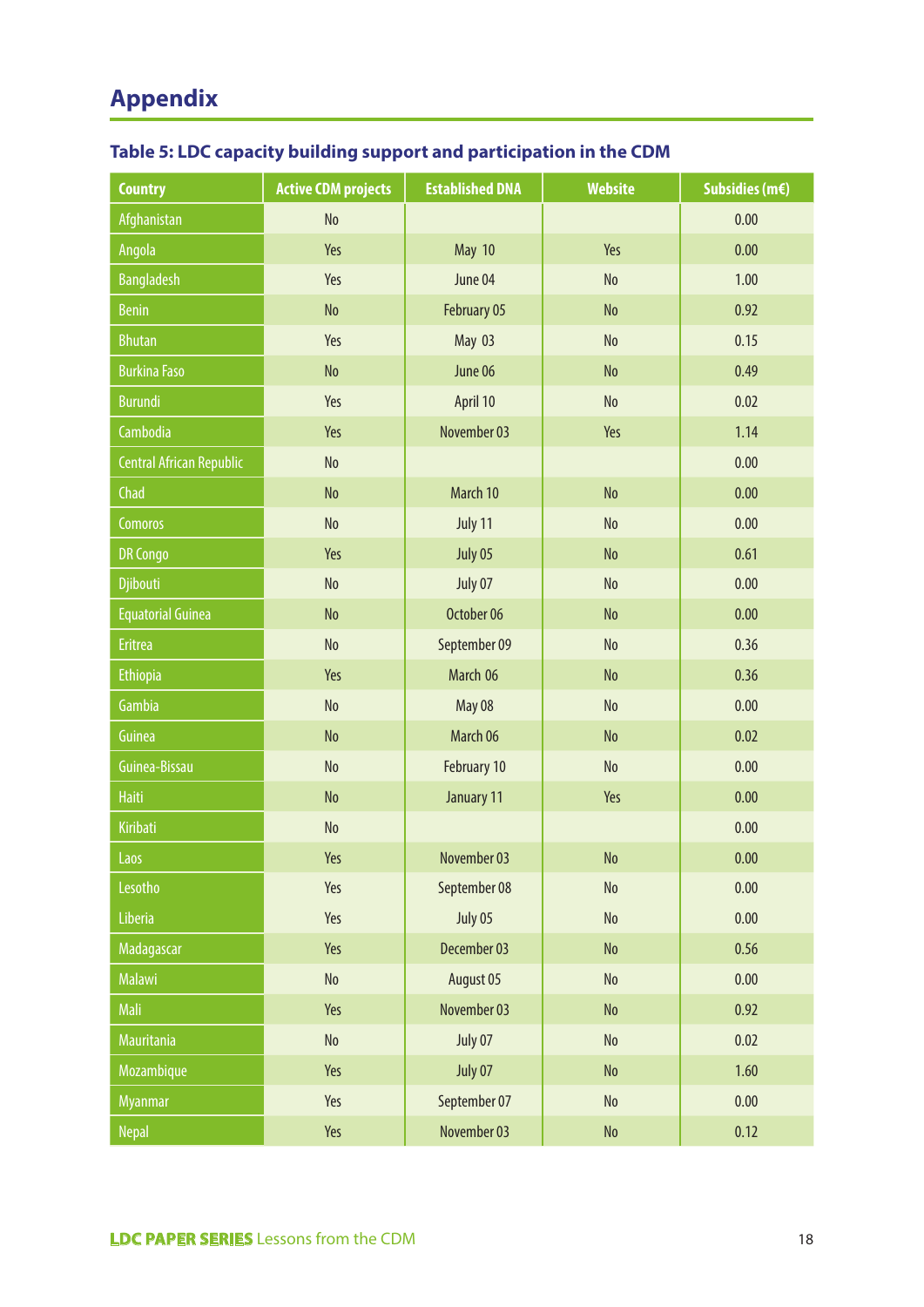| <b>Country</b>        | <b>Active CDM projects</b> | <b>Established DNA</b> | <b>Website</b> | Subsidies (m€) |
|-----------------------|----------------------------|------------------------|----------------|----------------|
| <b>Niger</b>          | Yes                        | June 04                | N <sub>o</sub> | 0.05           |
| Rwanda                | Yes                        | December 05            | N <sub>o</sub> | 0.02           |
| Samoa                 | N <sub>o</sub>             |                        |                | 0.00           |
| Sao Tome and Principe | No                         | August 12              | N <sub>o</sub> | 0.00           |
| Senegal               | Yes                        | February 05            | N <sub>o</sub> | 1.14           |
| Sierra Leone          | Yes                        | October 08             | N <sub>o</sub> | 0.00           |
| Solomon Islands       | No                         | September 11           | N <sub>o</sub> | 0.00           |
| Sudan                 | Yes                        | July 06                | No             | 0.00           |
| <b>Tanzania</b>       | Yes                        | July 05                | No             | 1.60           |
| <b>Timor-Leste</b>    | N <sub>o</sub>             |                        |                | 0.00           |
| Togo                  | No                         | May 08                 | N <sub>o</sub> | 0.07           |
| Tuvalu                | No                         |                        |                | 0.00           |
| Uganda                | Yes                        | September 05           | N <sub>o</sub> | 1.21           |
| Vanuatu               | No                         |                        |                | 0.00           |
| Yemen                 | Yes                        | November 03            | Yes            | 0.22           |
| Zambia                | Yes                        | November 03            | N <sub>o</sub> | 1.12           |

Sources: Last column Okubo and Michaelowa (2011), other data from UNFCCC